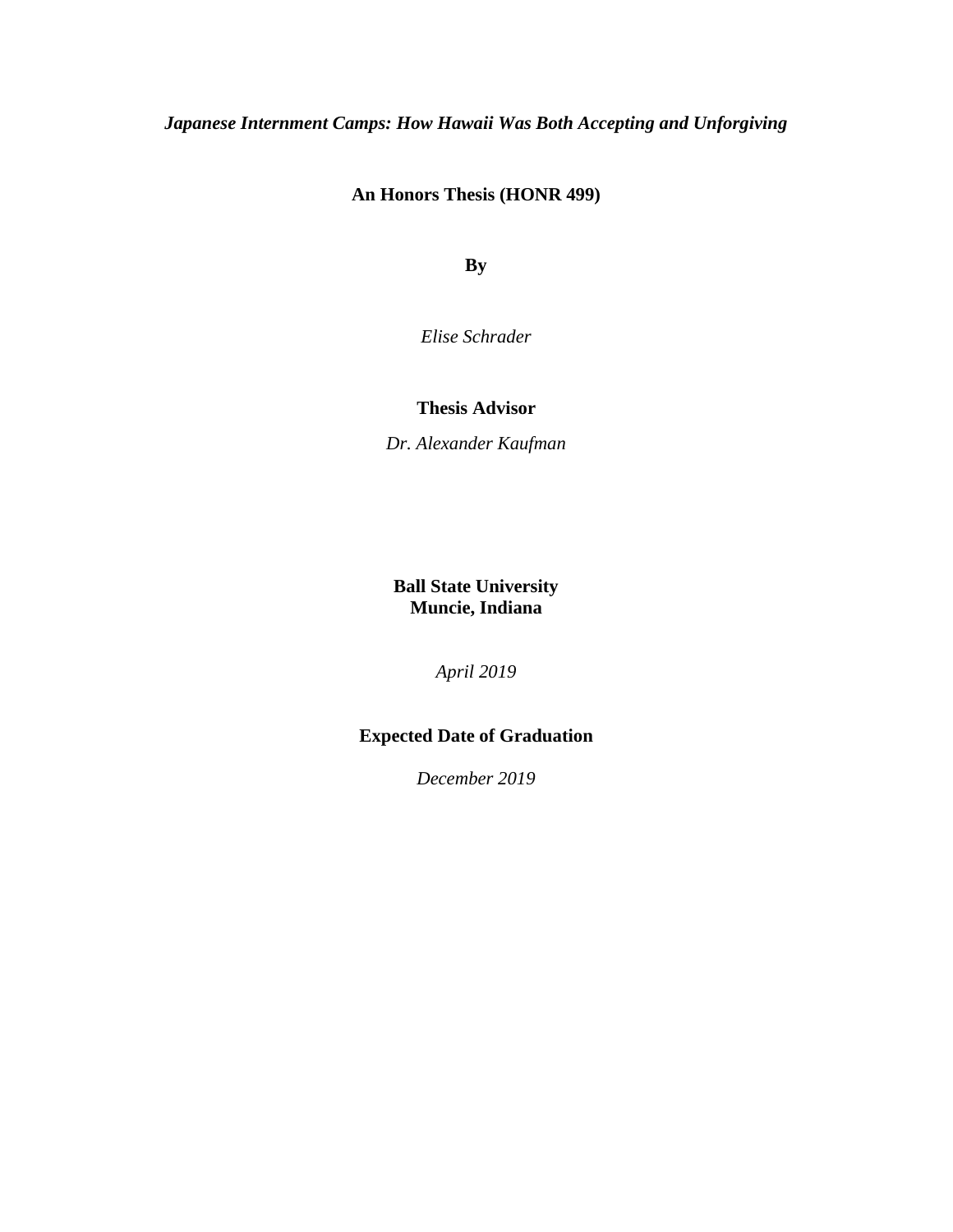#### **Abstract**

The United States has a long and difficult history with immigrants, and it is something that is central to the legal and cultural development of the country. Hawaii, on the other hand, has a markedly different history in terms of immigration, and as a result, has a story that varies from that of the Mainland. Where the differences can be seen most prominently is the treatment of Japanese immigrants and citizens leading up to and throughout World War II. Through primary and secondary research into Japanese immigration to Hawaii and their foundation of a community, it is clear that their experience was different than that of those on the Mainland. These experiences then translated to a difference in treatment after the bombing of Pearl Harbor, which can be seen in the drastically different personal accounts of life during the war, as well as newspaper editorials published throughout the war. All together, these events point to the importance of Hawaii's and the Mainland's different histories in respect to racism and immigration, in which Hawaii was found to be more tolerant of differences and less severe in their call for confinement. As a result, it can be argued that while people of Japanese descent still faced some troubles in Hawaii during the War, due to their successful integration into society, they were able to avoid some of the hardships faced by those on the Mainland, where immigrants were constantly shunned, harassed, or banned entirely.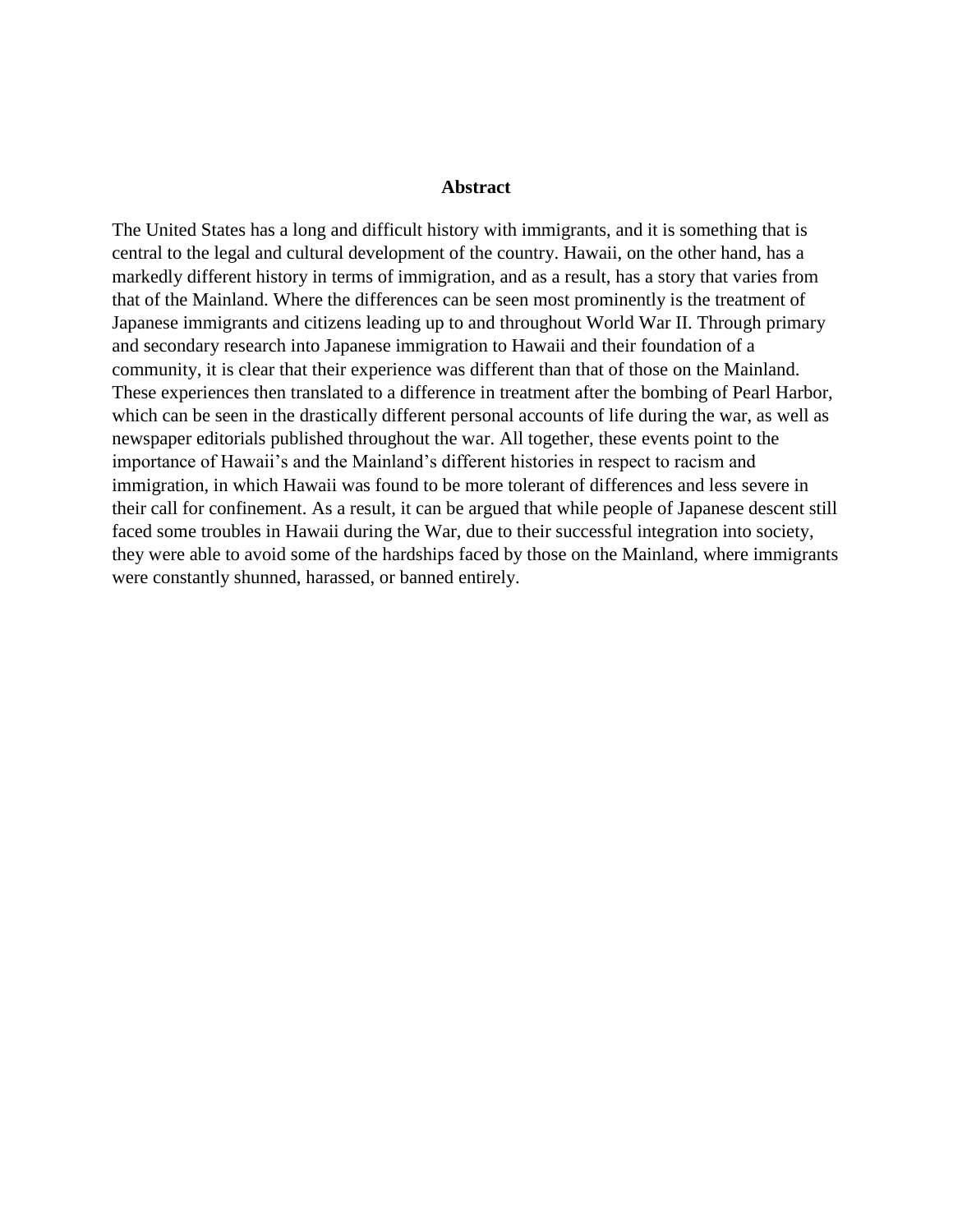# **Acknowledgments**

I would like to thank Dr. Alexander Kaufman for being my advisor throughout this process. His guidance and help was crucial in the formation and completion of this thesis.

I would also like to thank my fellow HONR 499 classmates for their help along the way, as well as the Honors Class for giving me the chance to complete my thesis with them in a class setting.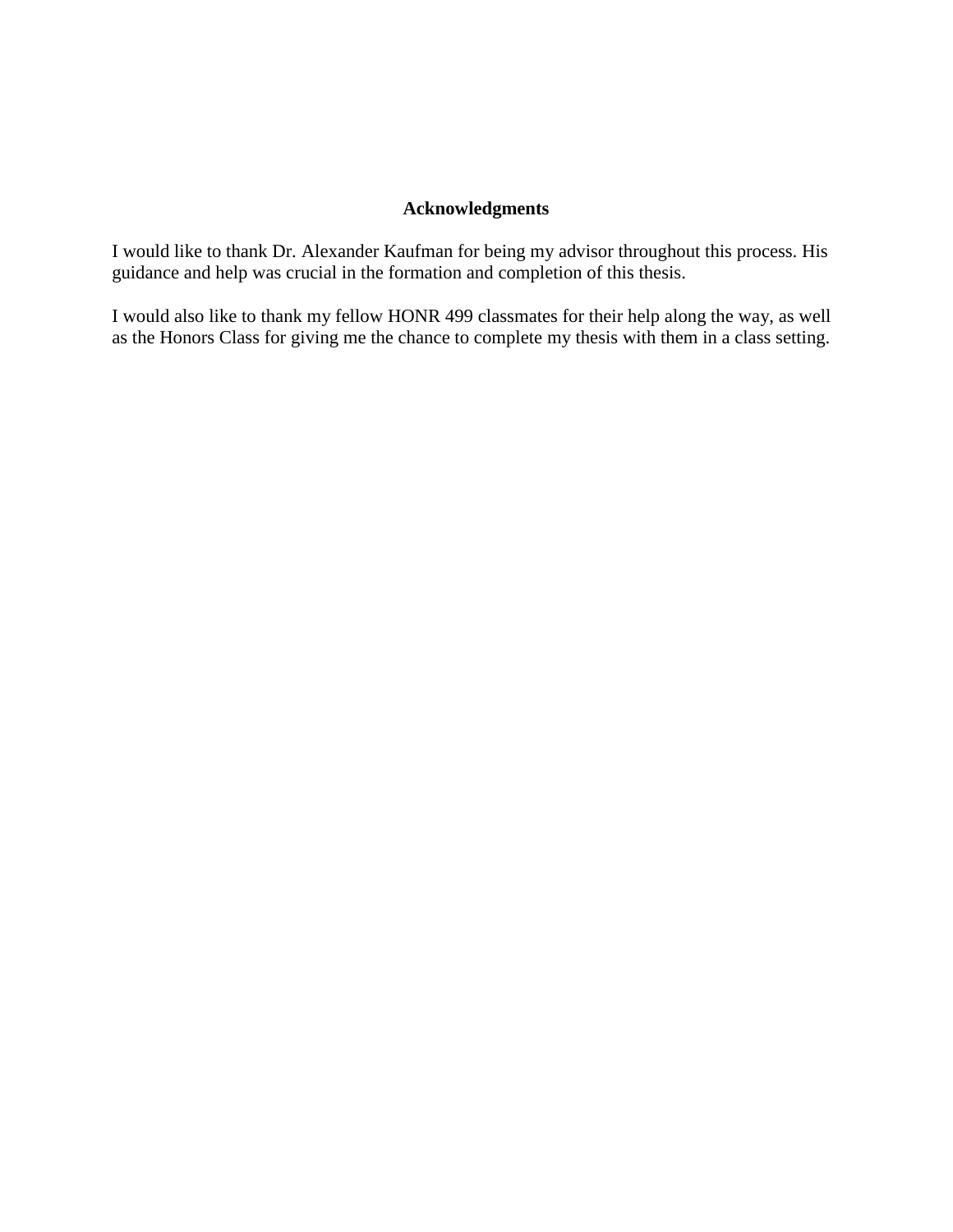#### **Process Analysis**

The process of creating and producing a thesis was something I always considered a daunting task, even before I actually got to college. I remember applying to schools back as a senior in high school and thinking about what the next four years would have in store. The culmination of the next few years, I knew, would be a thesis that I had would have to research and write. That thought had stayed in the back of my mind as I went through my first couple years of college, and I was always on the search for a topic that would be of interest to me. I knew that the only way to make the thesis less intimidating would be to write about something that I thought was valuable and not a burden to research and write for a whole semester. Finally, in the second semester of my sophomore year, I was tasked with writing a short paper for one of my history classes, and the topic I choose was Japanese internment camps in Hawaii during World War II. It was something I knew not a lot of people had knowledge about, but more importantly, it was something I was interested in learning more about. After writing that paper, I knew that was what I wanted to focus on for my thesis.

While it in a way took a couple years to figure out what I wanted to write about, picking my topic seems to have been to easiest part of the whole process. Once I had the topic, I needed to figure out what exactly I wanted to focus on within that, and that proved to be a challenge throughout the semester of research and writing. Originally, I had intended the thesis to be more of a compare and contrast between what happened to the Japanese in Hawaii versus those on the West Coast, with an emphasis on public perception on the Japanese population. After going through the process of finding sources and outlining, that definitely seemed to be the theme of my thesis. Actually writing it, however, showed me where my real interest in the subject lay. Though the contrast between Hawaii and the West Coast was important to telling the story of the

1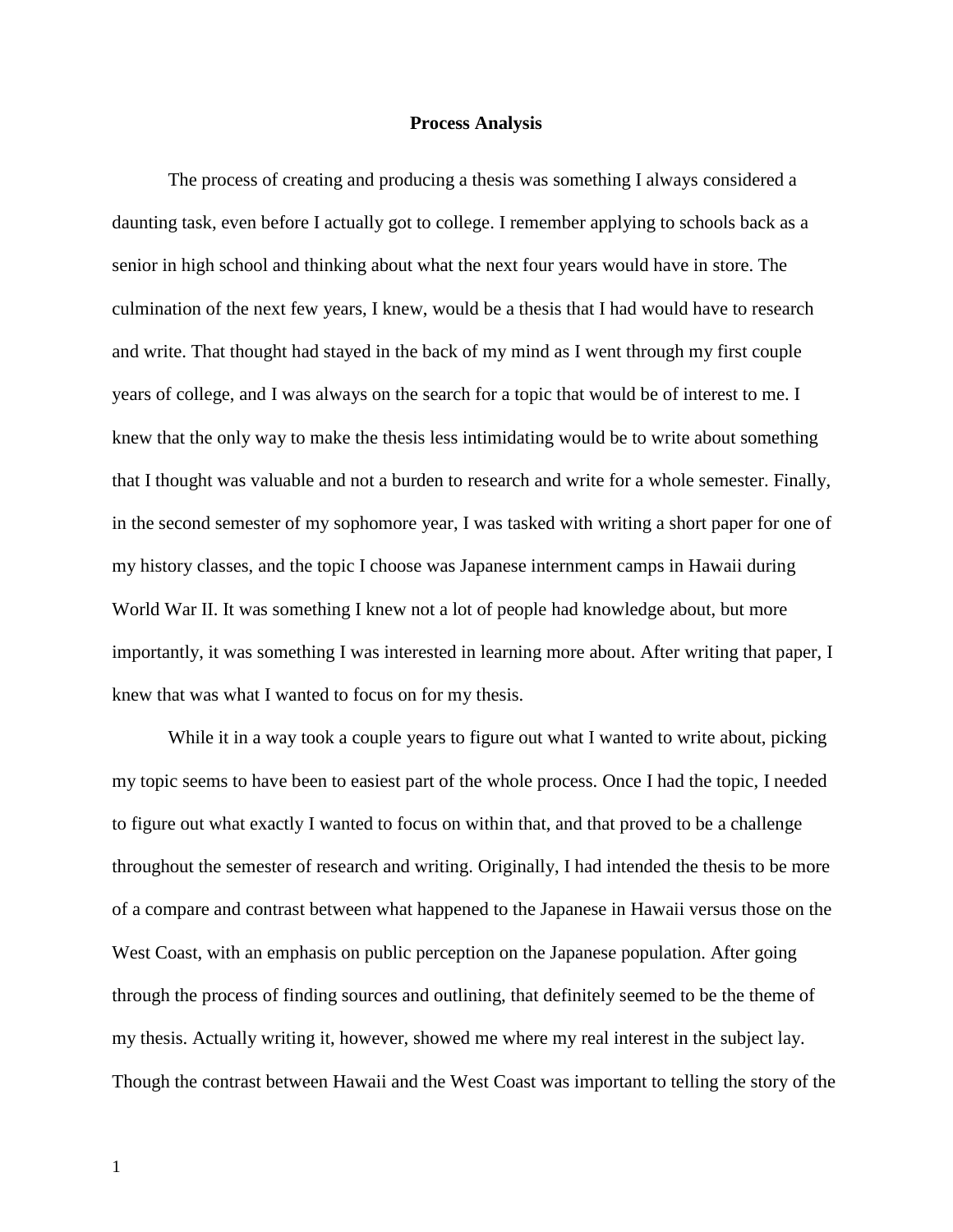Japanese on the Islands, I was more interested in how the Japanese in Hawaii had created their community. Once I had the history of the community, I was able to fully discuss why their lives after the bombing of Pearl Harbor was so different from their counterparts on the Mainland.

Even though I would now consider the slight change in focus on my thesis to be beneficial and more worthy of my writing, it does not mean it did not cause significant stress. My outline that I had so carefully researched and written was basically useless. There were entire sections in there that I would no longer be writing about, as well as some things that had to be added. This was hard for me because not only did I feel a little lost in where I was going with my thesis, I also was not sure if it would still be a valid topic to discuss. This seemed to stall my will to do any writing as I was too concerned with what would be the end result. A bit counterproductive, for sure, but that appeared to be my attempt to deal with the changes I needed to make. Nevertheless, deadlines had to be met, and I needed to get something done. As I finally sat down to write, what I wanted to say came easier than I expected, and once again I found that I was excited to be writing about my topic. It was not the comparison to the West Coast that I had intended, but instead it was account of the way Japanese immigrants were able to create a community for themselves in Hawaii and how that community was able to get them through the had time that was World War II.

A key component of being able to achieve the changes that I needed while being motivated to continue writing is that I decided to complete my thesis in a traditional classroom experience, instead of simply doing it by myself with an advisor. I knew that I would need structure to complete my thesis, because as mentioned, when I find that I am faced with a challenge I tend to shut down. Since I was in a class that met regularly and had deadlines with expected goals, I was not able to do that, and as a result, had to work through the problems I had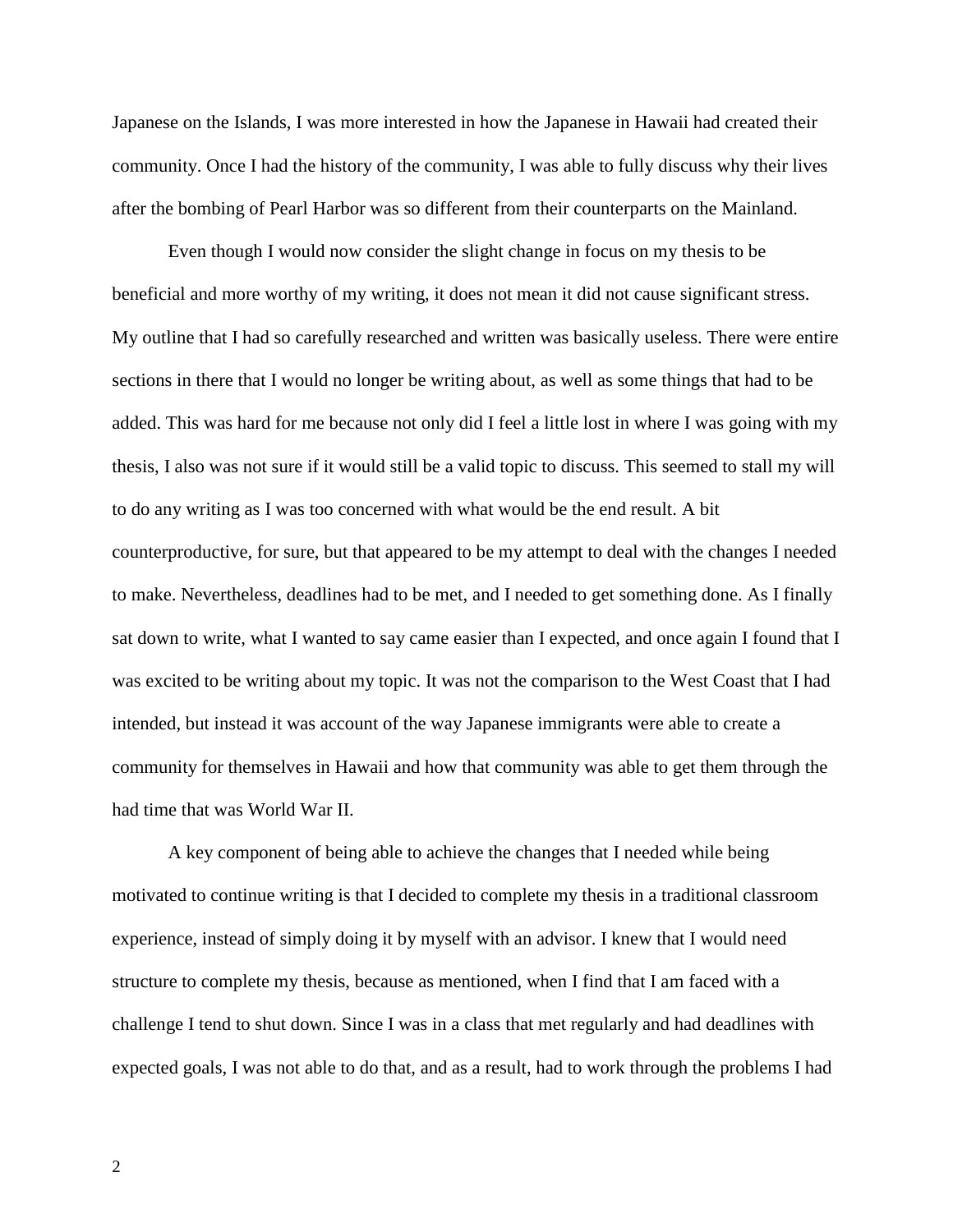with my thesis instead of avoiding them. The constant feedback I was also getting on my work helped to continue to push me, as well, and I know that it played a part in making me take a longer look at what I really wanted to discuss in my thesis.

The entire experience of writing my thesis was different than what I expected, but at the same time, it was still as stressful and time consuming as I had thought. To find a topic I was interested in took two years, and to find the courage to actually write about it took the prompting of several deadlines. What was different was the fact that I feel more confident about my writing than I had ever thought was possible. The thesis was always something I was dreading because I never thought it would be something I could do as successfully as I would like. Going through the writing process and allowing myself to change the focus when I thought it was not working gave me the ability to be passionate about what I was writing. In turn, this translated into a confidence in knowing that what I was saying was well thought-out and researched and that it had a place among all of the other theses and projects being produced. The end result will then be a thesis that covers what I think is important to be discussed and acknowledged in terms of the Japanese experience in Hawaii during World War II, and the complete piece will a culmination of the hard work and anticipation I had in terms of finally completing something that had been weighing on me since senior year of high school.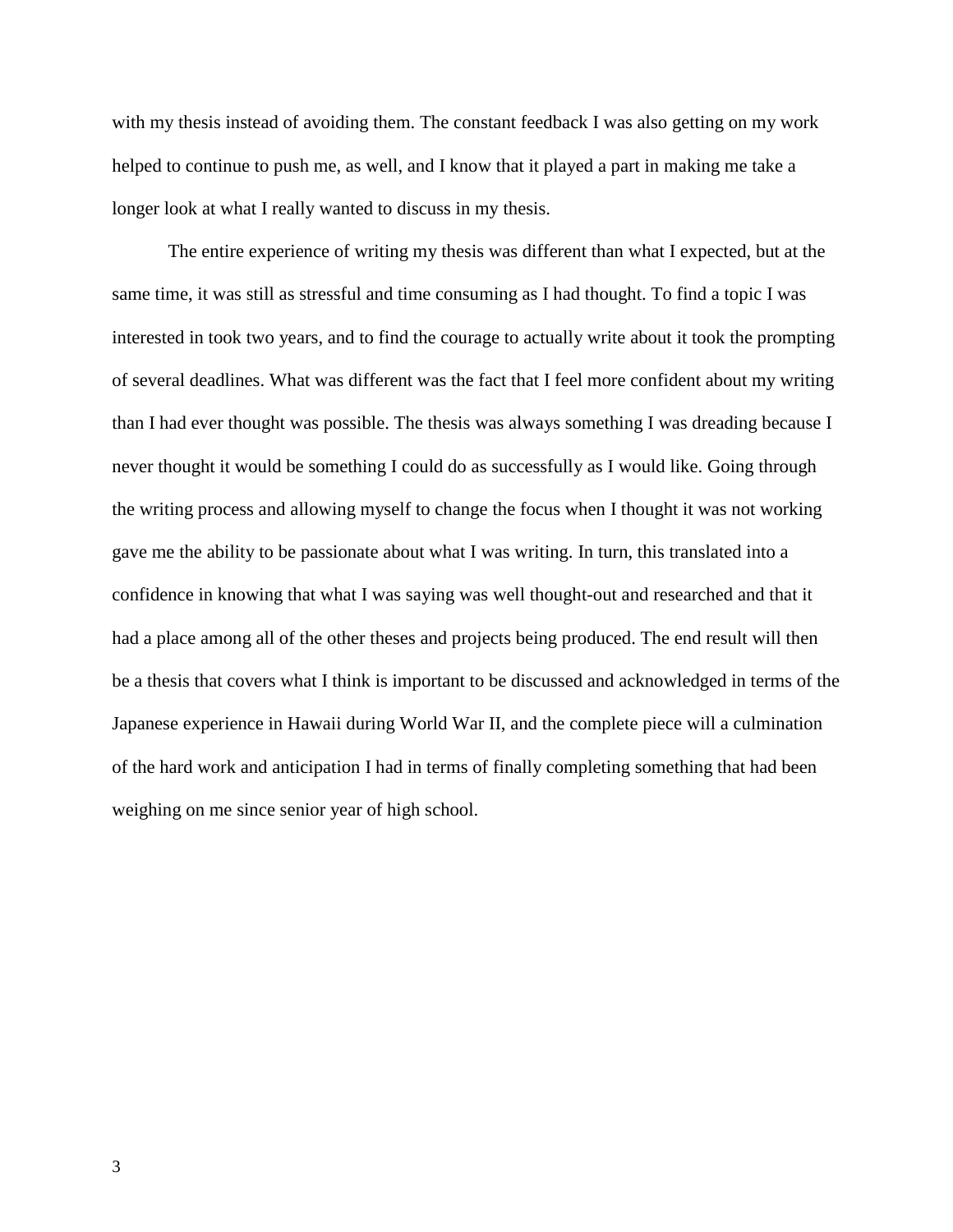#### **Thesis**

Japanese internment camps are not the shining beacons of freedom and democracy that most people like to think of when they picture the United States of America. There are many moments in America's history that seem to get glossed over, and the internment camps of World War II to fall into that category. Most likely because it was a time in the United States history were basic civil liberties were denied to thousands of American citizens. After the bombing of Pearl Harbor on December 7, 1941, the U.S. government was afraid of sabotage and subterfuge, and the residents of the West Coast feared their Japanese neighbors were somehow involved with the enemy. The Japanese residents of the West Coast were then, due to their fellow American's fear, forced to leave their homes and be placed into internment camps. That much is told when the internment camps are discussed. Should people take the time to look deeper into the stories and lives of those affected, they would learn that the story has more than just that one chapter. What happened to the Japanese residents living in Hawaii during the time of the war was so different from what had been happening on the Mainland that at times it completely contradicts the story. The Japanese living on the Islands still knew the fear of the war and trepidation of what would come next, but their lives remained relatively similar to that of their non-Japanese neighbors. There were no drastic measures taken to remove and secure the Japanese population from everyone else, and they faced no public backlash. How this could have happened, especially in the place where the attack that started it all took place, can be linked to the different approach Hawaii had taken to race relations and immigration. By establishing themselves early on the Hawaiian community, the Japanese population was able to escape most of the fear and subjugation of their counterparts on the Mainland, while continuing their previously formed relationships with the Hawaiian community.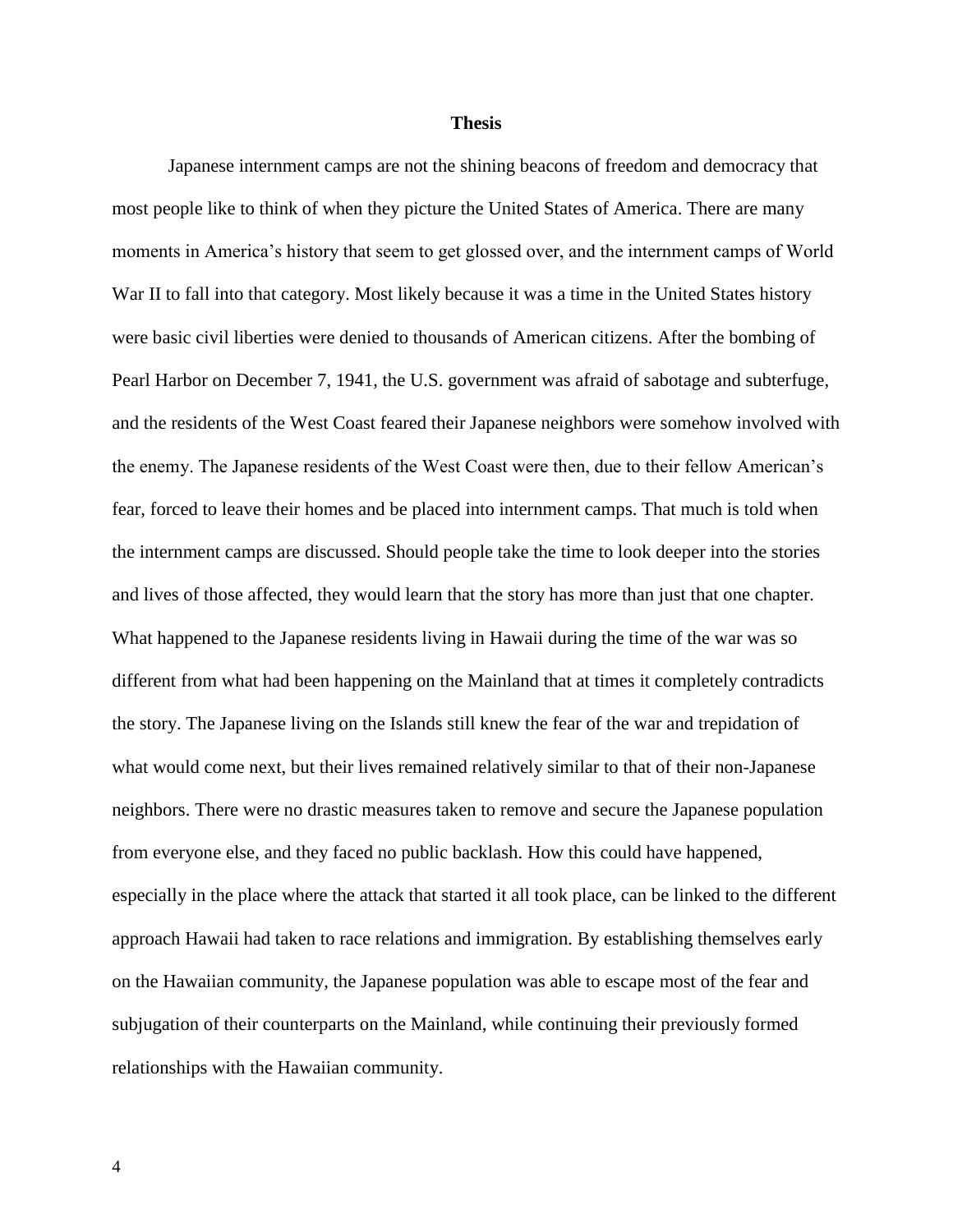This aforementioned relationship began in the late 1800's as the governments of both Hawaii and Japan worked to establish their relationship. Yukiko Kimura examines this relationship through the perspective of a sociologist as she details the emergence of Japanese influence in Hawaii. The relationship itself began in 1868 when the first sugar plantation workers were recruited from the Japanese cities of Yedo and Yokohama by a man named Eugene M. Van Reed.<sup>1</sup> This first migration consisted of 148 people in all, including six women and two teenagers.<sup>2</sup> These first laborers, however, were not accustomed to the hard work that accompanied employment at a plantation, and as a result there was a complaint sent back to the Japanese government. In response, the Japanese government sent over someone to look into the problem, and when he returned he brought back 40 immigrants.<sup>3</sup> This interaction would then become the first of many times that the two governments would need to work with each in order to create a relationship that would benefit both countries while still working to protect the laborers. Those that decided to stay after the first diplomatic visit finished their contracts in 1871, and from that group 13 decided to return to Japan while 90 stayed behind to begin new lives in Hawaii.<sup>4</sup> Once again a precedent was set in which those that originally only came to make money ended up staying on the islands, which initiated the rise of the Japanese population in Hawaii.

After the first labor contract was up, there was no longer an organized immigration plan between the two countries. It was not, however, for lack of trying on the Hawaiian government's part. The Japanese government were actually hesitant to provide more laborers for the sugar plantations, and it took multiple envoys from the Hawaiian government, including a visit from

4 Ibid.

<sup>1</sup> Yukiko Kimura, *Issei: Japanese Immigrants in Hawaii* (Honolulu: University of Hawai'i Press, 1988), 3.

<sup>2</sup> Ibid.

<sup>3</sup> Ibid.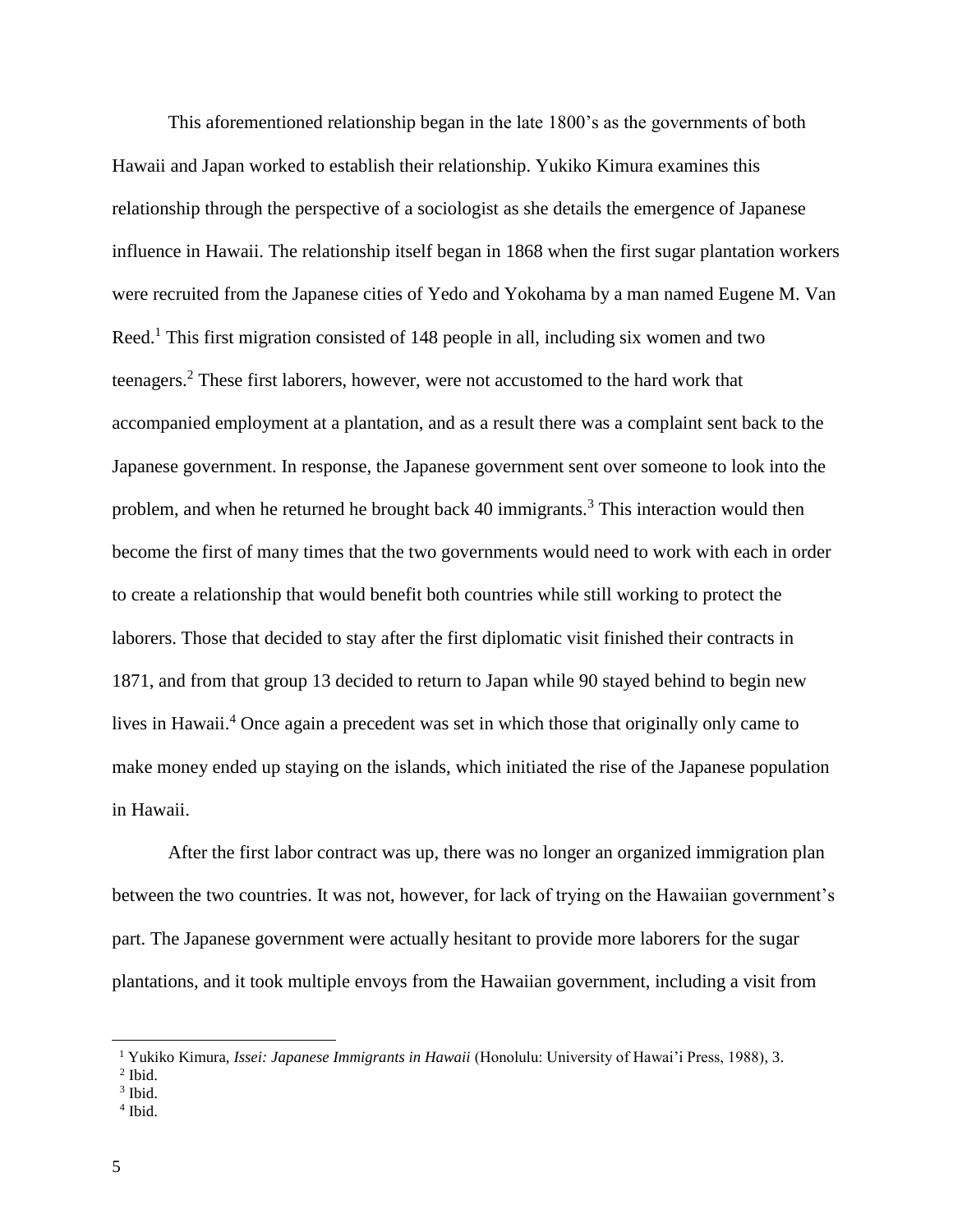King Kalakaua, to persuade them to reinstate their relationship.<sup>5</sup> There were to be stipulations this time, and they were meant to provide more protections for the immigrants. Included in this was a contract approved by the Japanese government and signed by the immigrant before he or she had left Japan. With statements such as paid passage, medical care, living quarters, and firewood for cooking provided, it was no surprise that 945 Japanese citizens agreed to immigrate to Hawaii to work.<sup>6</sup> Most of these workers were coming from overpopulated areas within Japan, so it could also have been understood as them moving towards better opportunities not provided to them due to competition.

This first group arrived in Hawaii on February 8, 1885, and the conditions were far from ideal. The living conditions were subpar, and the *luna* they found themselves working under were harsh and in some cases abusive.<sup>7</sup> Not long after their arrival, one worker was actually beat to death, which resulted in a labor strike that was eventually put down. The workers themselves ended up being fined for "disturbing the peace," while the luna continued on with their extreme behavior.<sup>8</sup> The incident did not go unnoticed by the Japanese government, who sent over a Special Commissioner to investigate along with 983 new workers.<sup>9</sup> After this investigation, it was decided that more needed to be done to protect those coming over, and five new points were established. With these, the Hawaiian government promised they would take guardianship of the immigrants, more interpreters would be used to avoid miscommunications, Japanese physicians were to be hired for treatment, workers would be protected from violent overseers, and all investigations were to be done by a Japanese official.<sup>10</sup>

 $<sup>5</sup>$  Ibid., 4.</sup>

<sup>6</sup> Ibid.

<sup>7</sup> The *luna* worked for the owners of the plantation, and they got their name from the Hawaiian word *Luna*, meaning leader or supervisor.

<sup>8</sup> Kimura, *Issei*, 6.

<sup>&</sup>lt;sup>9</sup> Ibid.

 $10$  Ibid.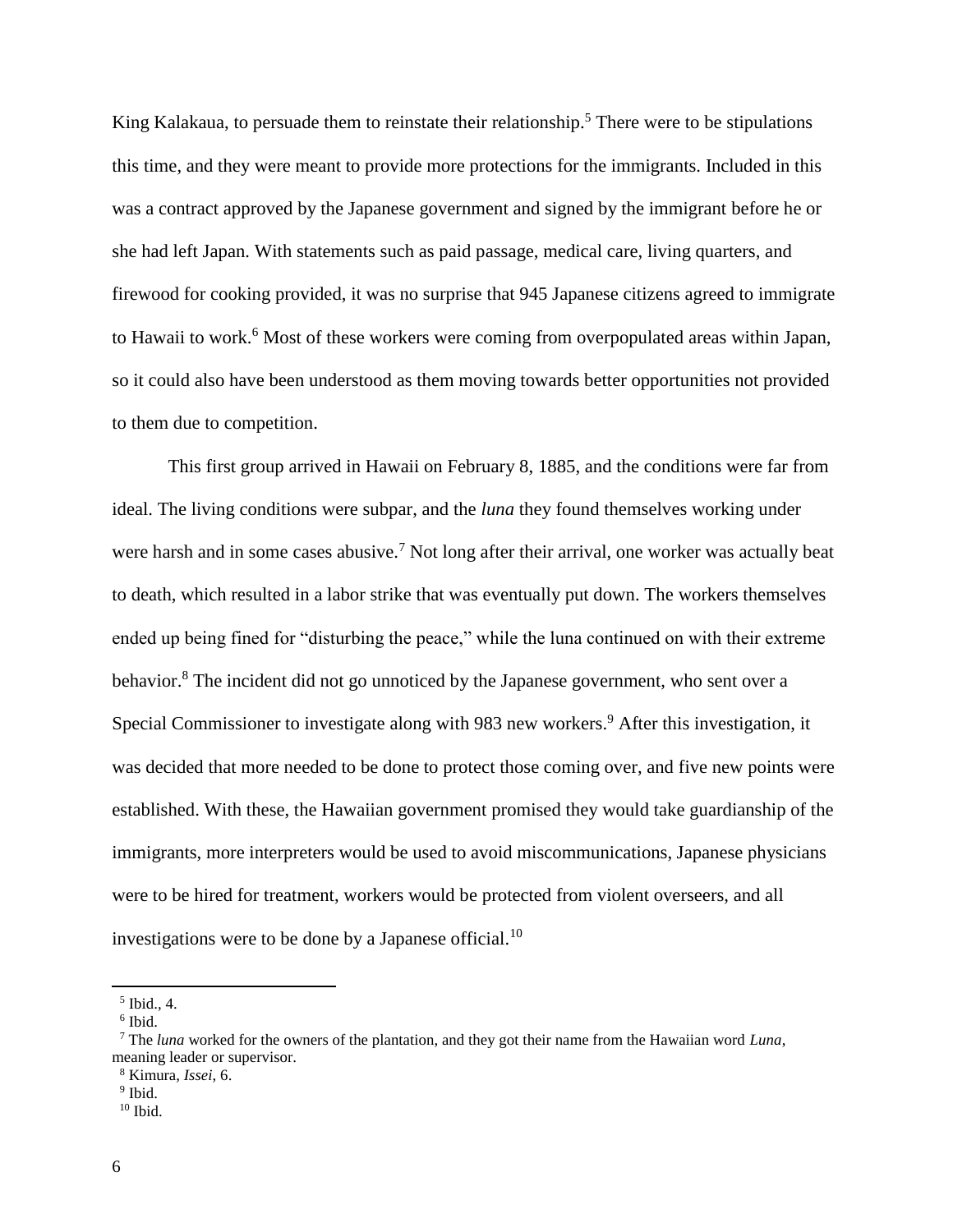Unfortunately, this did little to settle the treatment the Japanese workers were facing, and the continuation of unjust treatment led to issues among the immigrants including an increase in drinking and gambling. This type of behavior was the complete antithesis of what the Japanese government was expecting from those they sent over to work, and as a result they replaced the consul with a man by the name General Taro Ando.<sup>11</sup> Together with Reverend Kanichi Miyama, they were able to restore the plantation labors' "orderly life and self-respect" by founding the Japanese Mutual Aid Association and the Temperance Society.<sup>12</sup> These types of societies allowed for the Japanese immigrants to support themselves outside of the plantation and to remember the high standards with which they were to hold themselves. Workers also found ways to express their displeasure with conditions through the singing of *Hole-hole Bushi* songs, finding that they could sing about the experience while working and find a sense of solidarity with other workers.<sup>13</sup> Lyrics would include phrases such as, "The luna found me lying in a field a field with a high fever and he beat me up [as a slacker]," which plays into the idea that people were so afraid of going to work that they would make themselves sick to avoid the fields.<sup>14</sup> Commonly, the trick was to drink a lot of shoyu sauce, but not even that could always save them from the work, in some cases they would have had to work while sick.<sup>15</sup> There was also the option of desertion, which could have been done for a number of reasons, including avoiding debts or higher wages, but there was a high price to pay in terms of flogging and imprisonment if caught. $16$ 

 $11$  Ibid., 7.

 $12$  Ibid.

<sup>&</sup>lt;sup>13</sup> *Hole-hole Bushi* is a combination of Japanese and Hawaiian that means "Songs of Cane Leaves." The melody that was used for the lyrics came from the Yamaguchi and Hiroshima prefectures in Japan.

<sup>14</sup> Kimura, *Issei*, 6.

<sup>&</sup>lt;sup>15</sup> Ibid. Shoyu sauce is the Japanese version of soy sauce.

 $16$  Ibid., 8.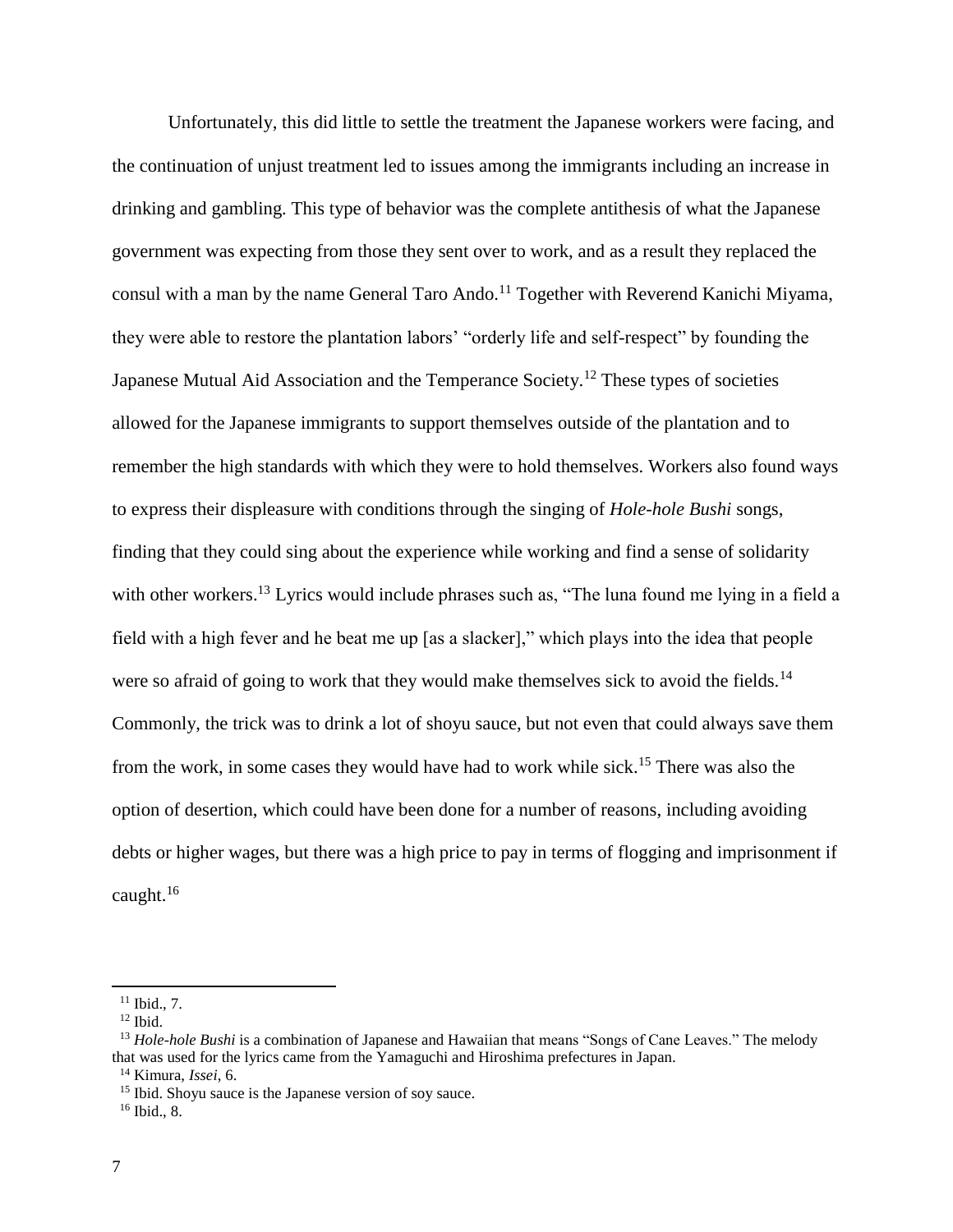Despite all the problems a Japanese laborer could face while working on a plantation, it should be noted that not all met the same harsh conditions. Some plantations owners were known to be considerate of their workers, even letting them stop for breaks throughout the day or firing luna who tried to abuse someone.<sup>17</sup> The most prominent example of a positive relationship between immigrant and employer comes from those that worked in private homes. Still signed onto the same three year contract as plantation workers, Japanese private estate workers had established such strong relationships with their managers that they would leave their children with them while they went back to Japan. The Hawaiian residents were then entrusted to take care of the children by providing them with a home and education, and in most cases ended up basically adopting them into the family.<sup>18</sup>

Along with the immigrants who came to Hawaii in attempt to make money and return back to Japan are those that used the labor contracts as a means to simply get to the islands, and by extension, the United States. Mostly this was done in hopes of receiving an education, and Kimura notes three men who used the contract labor system to their advantage. The first person being Katsugoro Haida, who became interested in western medicine and decided that he wanted to pursue an education in the field. To do this, Haida signed a labor contract that placed him on a plantation where he used his previous education as a means to advocate for better working conditions.<sup>19</sup> After his contract ended, he moved to the West Coast where he worked as a domestic servant before receiving a medical degree in 1898 from Cooper Medical College, now Stanford University.<sup>20</sup> A few years later he found himself back in Hawaii practicing medicine. Similar to Haida's story is that of Saiji Kimura, whose intelligence was noted at work and

 $17$  Ibid., 9.

 $18$  Ibid.

<sup>19</sup> Ibid., 10.

 $20$  Ibid.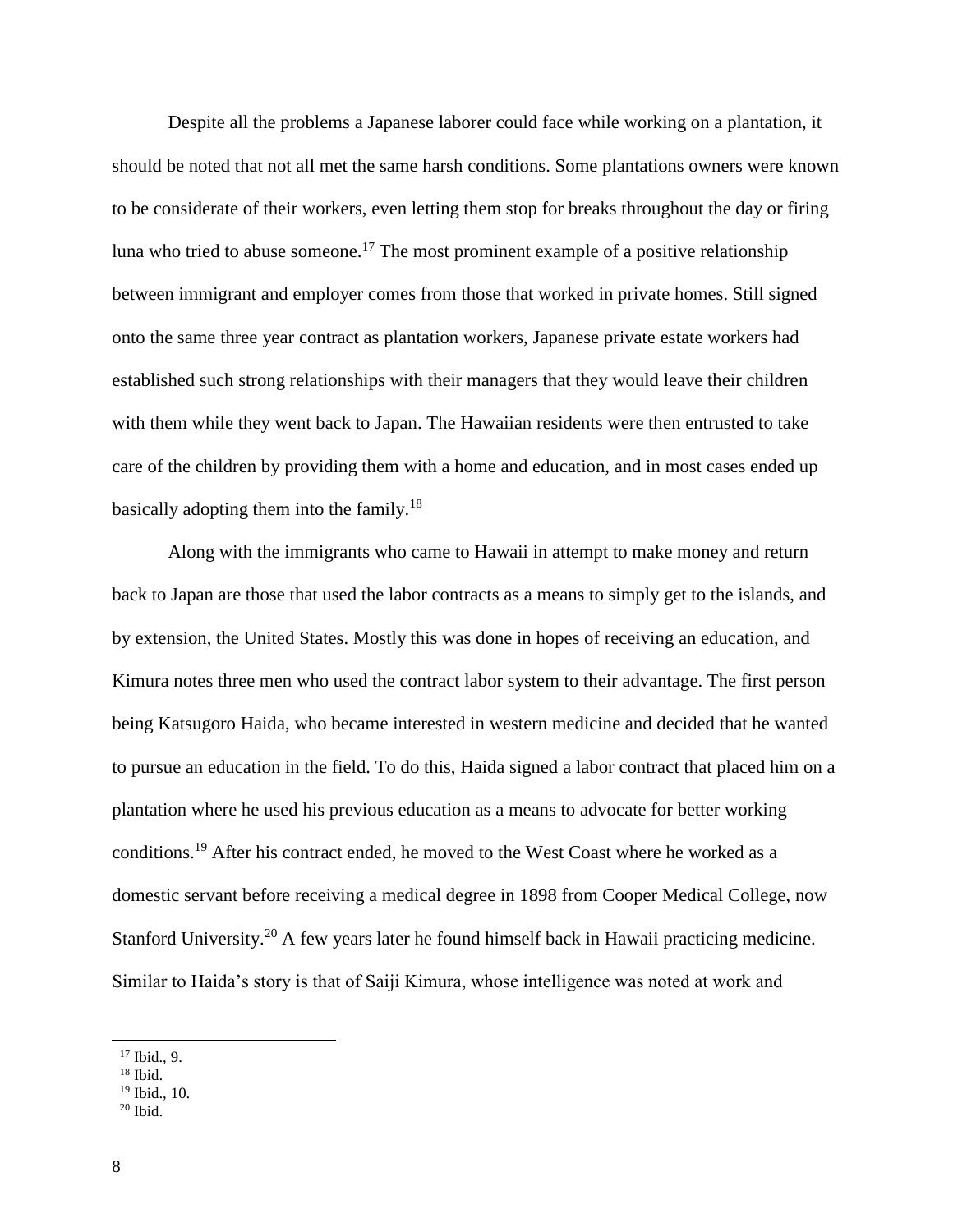resulted in the position of an inspector. After his contract ended, he was one of many that returned to Japan, but then found himself back in Hawaii not too long after, now as a businessman.<sup>21</sup> Along with others, Saiji Kimura helped to establish the Japanese Merchants Association, which went on to become the Japanese Chamber of Commerce in 1908, and the Rice Refinery, which reduced the price of rice in Hawaii. $^{22}$ 

One man who truly exemplifies the story of a Japanese immigrant and who came simply for an education, but in the end stayed to build a life family, is Yasutaro Soga. Having begun his studies in Tokyo, Soga eventually made the move to America on February 18, 1896, with his only intention being an education.<sup>23</sup> Just as many others, however, Soga found that Hawaii could provide many more opportunities that what he originally thought. Joining another Japanese immigrant who was editor of a paper called the *Hawaii Shimpi*, Soga used his ability to speak both English and Japanese to help publish news about the Russo-Japanese War of 1904-1905.<sup>24</sup> In conjunction with the English-language paper *Pacific Commercial Advertiser*, this ability to work together and publish news for both major populaces of the island shows the type of relationship that was being built with the Japanese community. Not only was the community able to follow along with the news of their home country, but they were also able to do it in their own language. The fact that this could happen was a sign that the other populations of the islands were not trying to isolate and exclude the Japanese; rather, they were trying to include them in their own narrative. Soga's ability to reach the Japanese populace on the island through his work with newspapers solidified his place within the community, and unfortunately that also made him

l

 $21$  Ibid.

 $22$  Ibid.

<sup>23</sup> Yasutaro Soga, *Life Behind Barbed Wire: The World War II Internment Memoirs of a Hawai'I Issei*, trans. Kihei Hirai (Honolulu: University of Hawai'i Press, 2008), xii.

<sup>24</sup> Kimura, *Issei*, 10. The Russo-Japanese War of 1904-1905 was fought between Russia and Japan over the lands of Korea and Manchuria.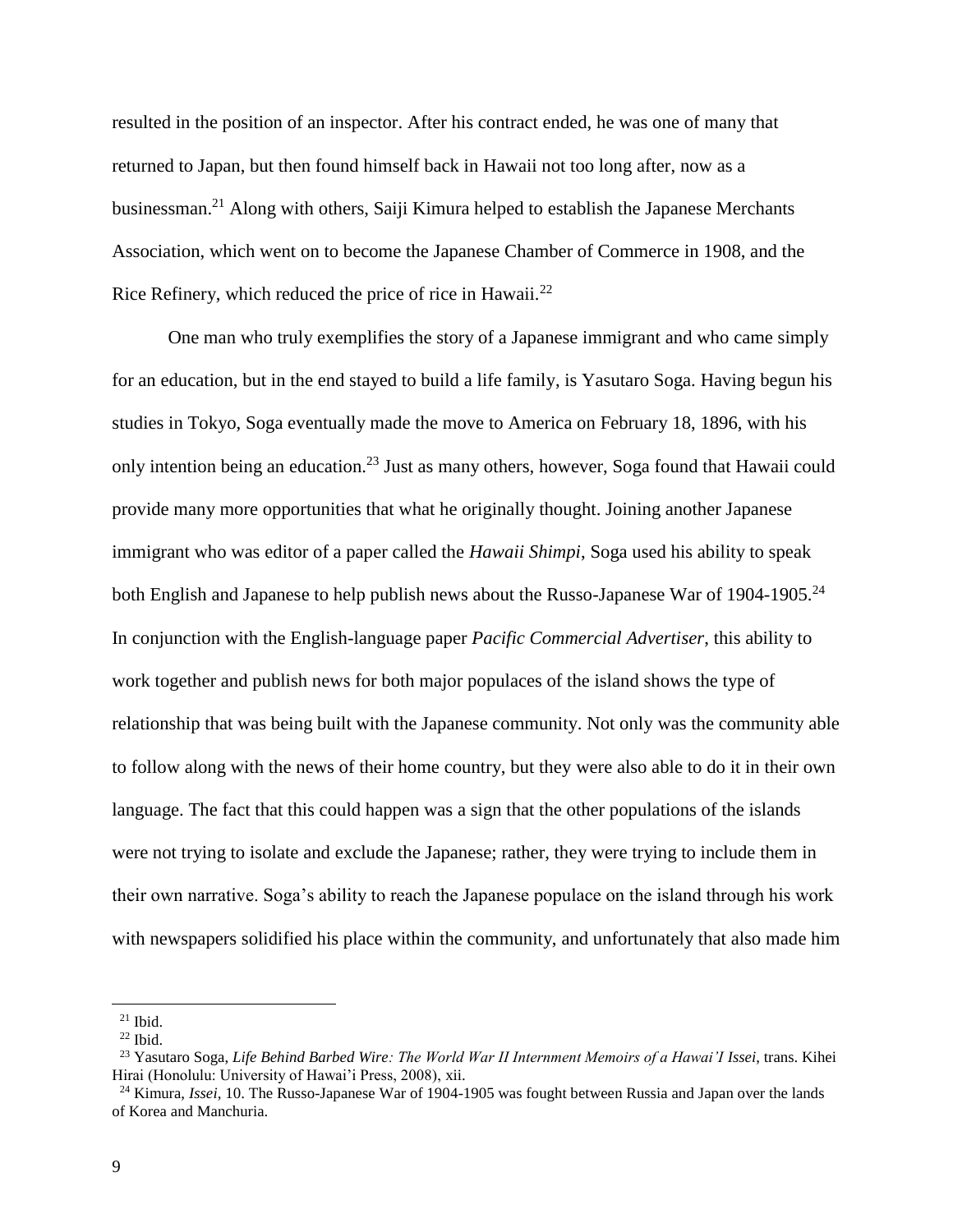a target later on in the story of Japanese internment. He serves as a representative of what the community was striving for, and his is a story that will referenced again when discussing what happened to the community after the bombing of Pearl Harbor.

Despite the obvious prospects offered to those that knew how to work around the contract restrictions, many in Japan still looked down on those that immigrated to Hawaii. It was seen as an option only for those that were poor, due to the fact that, as previously discussed, the first recruitments focused on areas that were overcrowded in hopes of attracting those that had difficulty finding work. Some would even travel back to Japan, clearly successful, in hopes of encouraging more people to immigrate, but they received a rather reproachful welcome instead. A man by the name Sasuke Yasumori was a laborer from the first recruitment, and since his contract ended, he had been able to open a successful business in Hawaii. Whenever he would return to his home region in Japan, Yasumori would attempt to make the pitch of emigration to Hawaii, but was constantly told that the people were "not that poor."<sup>25</sup> This demonstrated the interesting dichotomy of views on Japanese immigration, not from the traditional point of view of American citizens, but from the citizens of the country from which the immigrants originated. The majority of Japanese that came over to work on the plantations saw the experience in a myriad of ways, all which were meant to better their lives. Those still back in Japan, however, looked down upon them, which should be noted for when the discussion turns to how the Japanese government will chose to interfere with emigration once again.

Before this interference is discussed, however, it is important to look at what led up to the Japanese government's decision. The most notable indication of change to come would be the formation of Hawaii as a United States territory in 1898.<sup>26</sup> Now a territory, it would only have

<sup>25</sup> Kimura, *Issei*, 11.

<sup>26</sup> Ibid., 13.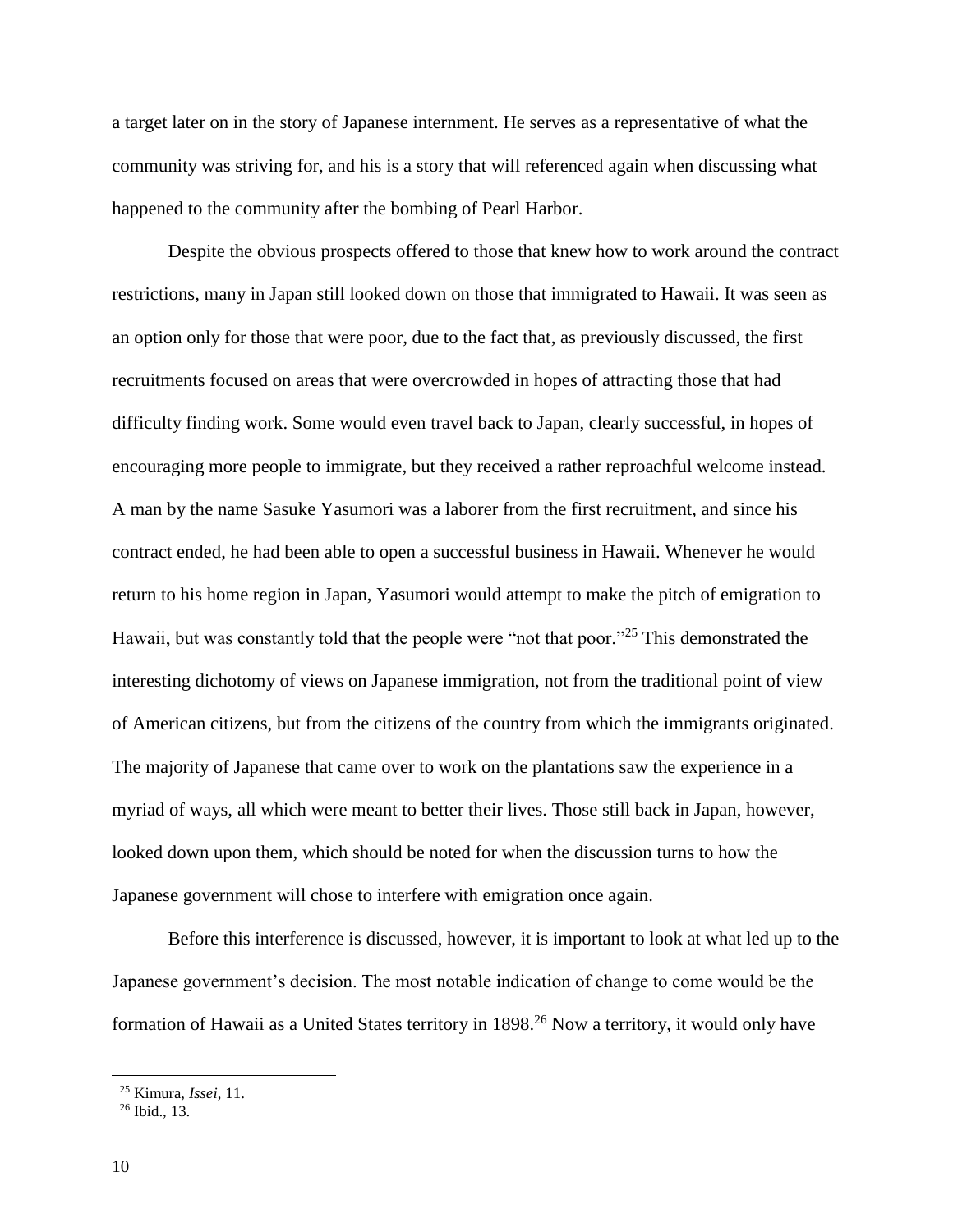been a matter of time before the U.S. began to interfere with governing of the land, with the first notable change coming in the form of the 1900 Organic Act.<sup>27</sup> Passed by Congress, this Act stated that the Constitution and all federal laws of the United States would now apply to Hawaii, which in turn outlawed contract labor immigration.<sup>28</sup> Almost immediately this began a period of what was called "out-migration," and it saw people leaving the plantations in massive numbers.<sup>29</sup> It was also a time at which many Japanese were simultaneously immigrating to and from Hawaii. The main destination of those emigrating was the West Coast, where Japanese immigrants were finding higher wages.<sup>30</sup> Though Hawaii still saw a population increase from those immigrating, the effects of such a rapid depletion of people was still felt. There were even attempts to slow, or stop altogether, the exodus by implementing a \$500 fine for those recruiting from the West Coast, strong urging from Consul General Miki Saito to stay in Hawaii, and the Japanese Merchants Association even going so far as to petition the Japanese Government to stop the emigration.<sup>31</sup>

While Hawaii was trying desperately to keep the Japanese workers, the West Coast was beginning to panic at the large influx of them. This sudden increase also worked to increase the anti-Japanese sentiment already present, and it culminated in San Francisco. Having found themselves with a large number of Japanese students, the San Francisco School Board in 1906 announced it would be opening a segregated school for the children.<sup>32</sup> Facing some backlash, the School Board was investigated by the federal government who declared that the school was not justifiable. President Theodore Roosevelt told them to withdraw the ordinance, but to placate

l

- <sup>28</sup> Ibid.
- $29$  Ibid.

<sup>31</sup> Ibid., 14.

 $27$  Ibid.

<sup>30</sup> Ibid.

 $32$  Ibid.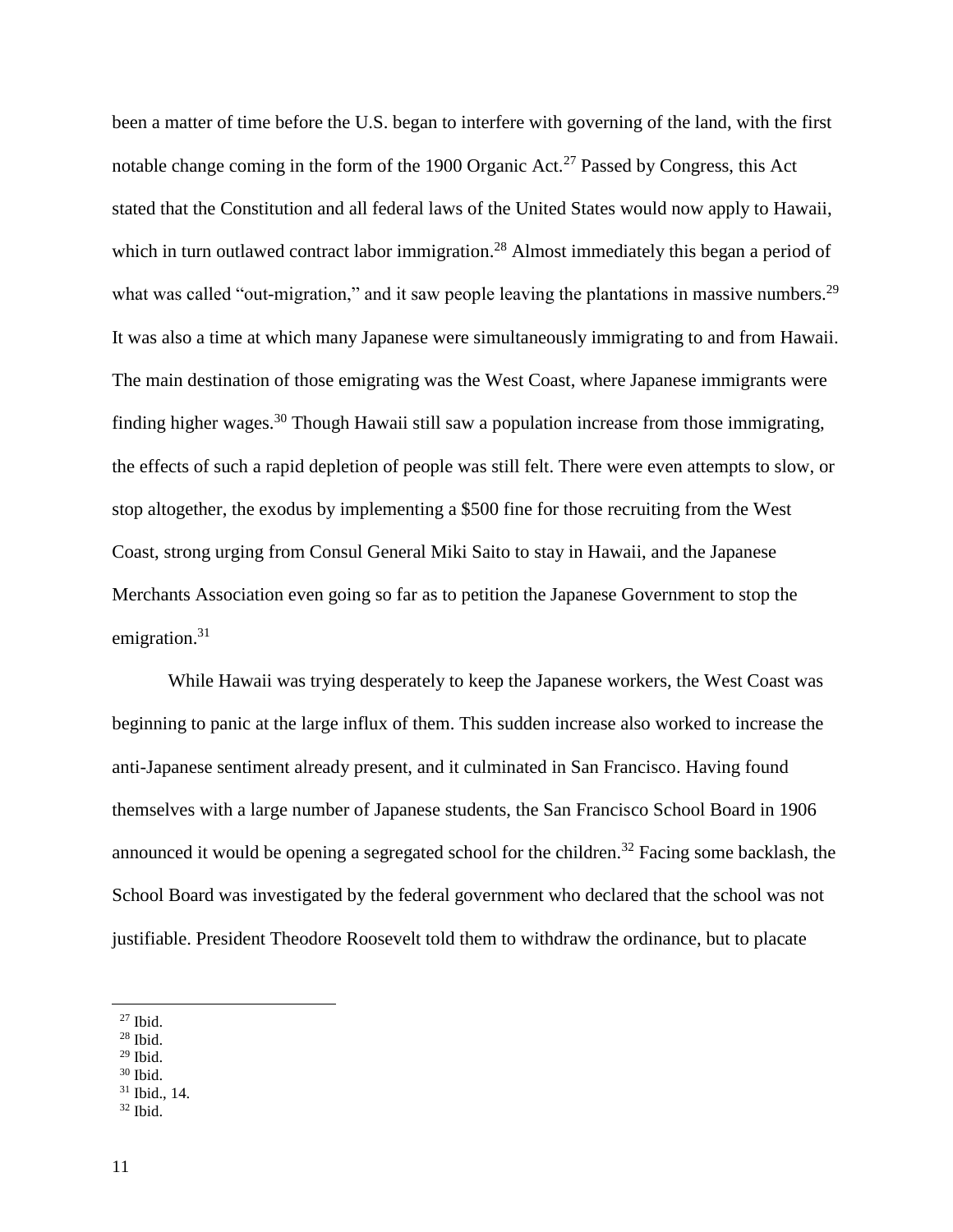those worried about the immigrants, issued an executive order in 1907 that ended Japanese immigration to the United States through Hawaii, Mexico, and Canada.<sup>33</sup> Not long after in 1908, both Japan and the United States came to what is called the Gentlemen's Agreement, in which an informal agreement was made that stated that Japan would restrict emigration and issue passports only to those that have close family members already in America and picture brides.<sup>34</sup> This lasted until 1924, when California representatives and senators advocated for and then enforced the Japanese Exclusion Act.<sup>35</sup> This meant there would no longer be direct immigration to either a territory or state, and in direct opposition to California, it was opposed by those in Hawaii. Most notably, the Honolulu Chamber of Commerce cabled President Calvin Coolidge to urge him to veto the bill. $36$ 

This wholesale exclusion was slowly building its way up, and it found a major breakthrough in terms of the Gentlemen's Agreement. The Japanese government was complicit in the first exclusion of its people, and so it made it easier for the U.S. government to make the bold move to ban Japanese immigration unilaterally. Why the Japanese government would have ever agreed to limit its emigration when those that left for Hawaii were doing relatively well could be traced back to the belief Japanese citizens had of those that choose to leave. As discussed, many in Japan felt that those who left were only poor and unable to provide for themselves at home. For Japan, then, it was merely a convenient way to control overpopulation, and though inconvenient, limiting emigration would not make a detrimental impact on their industries. It also important to note that it took a lot of urging from the Hawaiian government to

l

 $35$  Ibid.

<sup>33</sup> Ibid.

<sup>&</sup>lt;sup>34</sup> Ibid., 15. The term "picture brides" refers to women who found husbands in America after he picked her from a picture. The man was usually presented with pictures of women supplied by a matchmaker who went based off family recommendations.

 $36$  Ibid.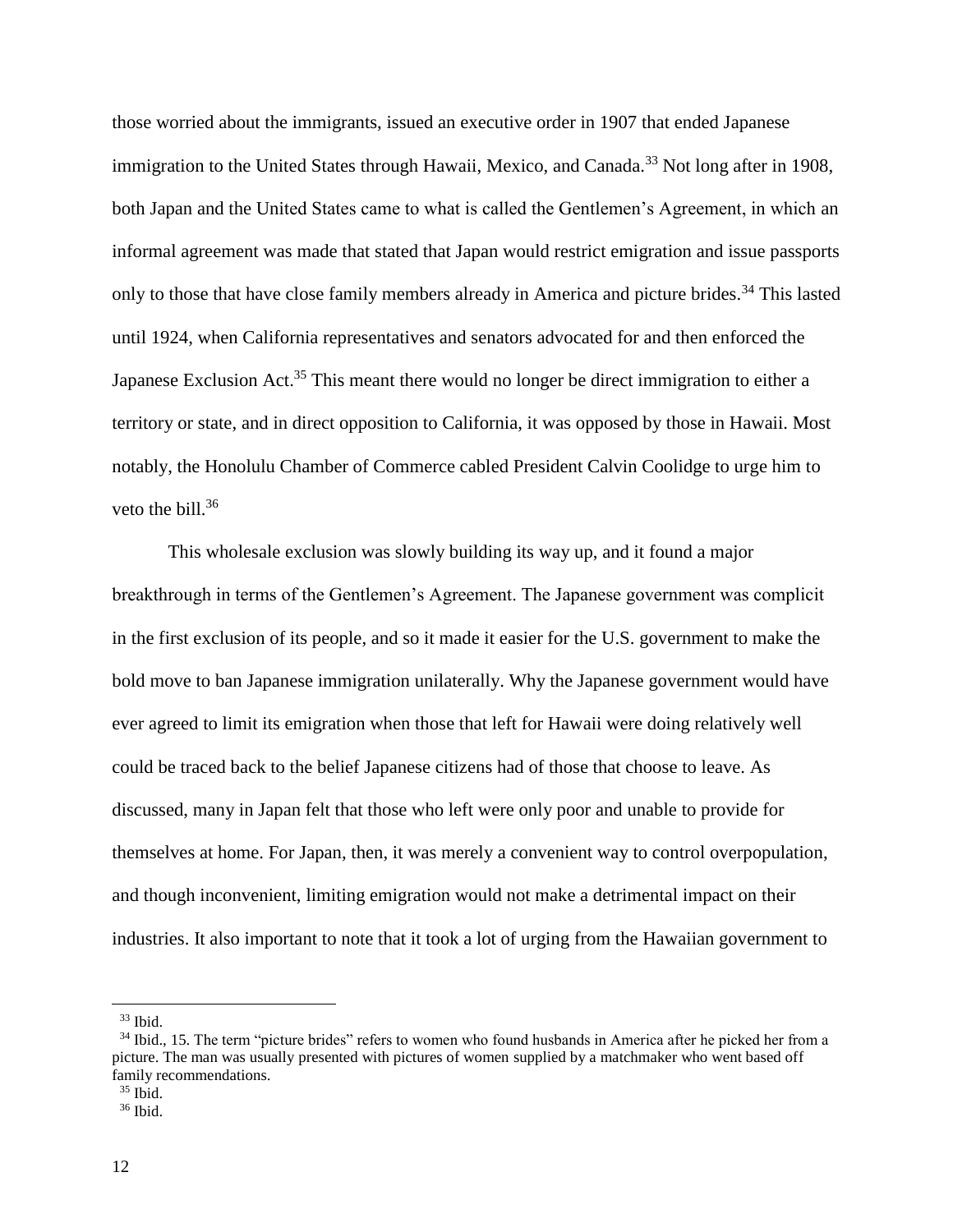get the Japanese government to agree to a contract labor system in the first place, so it is not completely unfathomable that Japan would be in favor of suddenly ending the flow of immigrants.

After looking at the circumstances that surrounded immigration of Japanese citizens to Hawaii and its diverse complications and responses, it is obvious that the governments and populations held no one singular opinion about the immigrants. As with most issues, there are always differing opinions, and the increasing Japanese population of Hawaii in no exception. While Kimura was able to provide an examination of the past by relating personal stories and historical detail, an account from that time would go farther in examining the complex thoughts that went into the public's opinion of the Japanese population in Hawaii. The former president of Oahu College in Honolulu, A.F. Griffiths, provided just that by writing an essay titled *The Japanese Race Question in Hawaii* in 1916. Addressing directly how Hawaii has managed to keep "peace" amongst their multiple races, Griffiths was able to—probably unknowingly demonstrate how those in Hawaii simultaneously looked down upon and praised the Japanese while still thinking themselves better than place likes California.

Griffiths starts right off comparing Hawaii to California, specifically San Francisco and the aforementioned school issue, and he notes that it was amusing they could not handle the small influx of Japanese immigrants. He then claimed that it should not be a problem for them, writing that their population is 2,377,549 and they only received 41,628 Japanese immigrants.<sup>37</sup> Hawaii, in comparison, had 80,000 Japanese immigrants and only 15,000 white people, and as Griffiths claims, is doing just fine in handling the differences.<sup>38</sup> After having directly called out California for being unable to adjust to their small number of Japanese people, Griffiths says he

<sup>37</sup> A.F. Griffiths, "The Japanese Race Question in Hawaii," *Journal of Race Development* 6, no. 4 (1916): 424.  $38$  Ibid.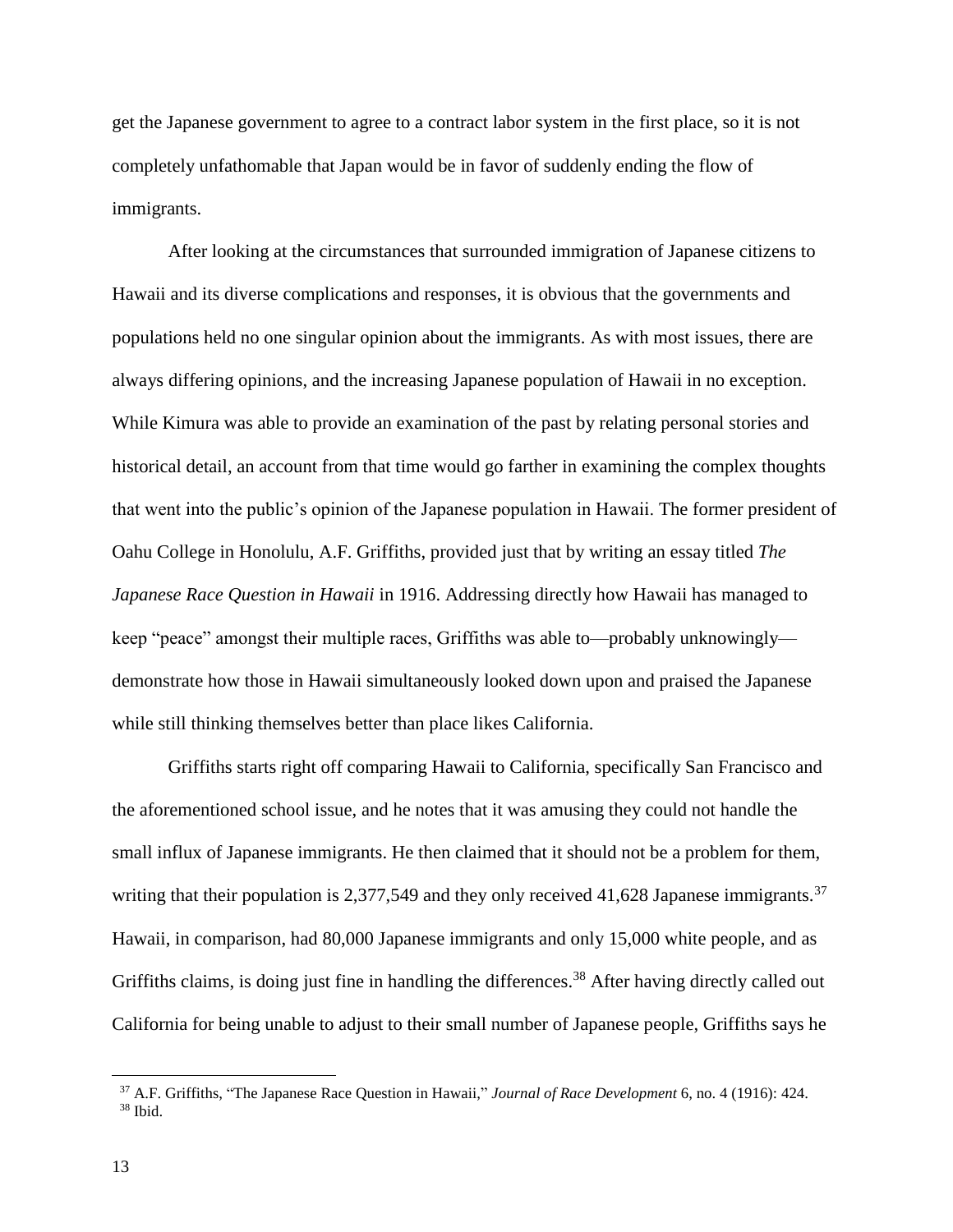wanted to address why Hawaii is able to get along with all the various ethnicities. The first answer he would give has to do with the missionary spirit of the people, claiming that ever since missionaries first came to the islands people have taken up the proper Christian attitude.<sup>39</sup> That attitude has been passed down due to the example set by those in charge, who then go on to influence everyone around them. Along with that, Griffiths posits that allowing the Japanese to practice their faith also decreases tension, but notes that not everything is as peaceful as it seems. He was quick to say that all it would take is a few people with a "California point of view" to disrupt the delicate balance.<sup>40</sup>

Continuing on with his assessment of why Hawaii is so successful, Griffith places a large part of it on the interaction of children with others their age. Children of all races and ethnicities are allowed to attend school together, noting that "the mingling of children is one of the surest ways of overcoming distinctions of caste and race feeling."<sup>41</sup> This comment could also been seen as another criticism of California, where they were too afraid to let their children attend school together and are therefore perpetuating racial tensions by teaching that people who are different should be excluded and segregated. Moving on from schools, Griffiths notes how their labor has made Hawaii prosperous, even creating and sustaining their own successful businesses on the islands. He is not afraid to admit that it used to be a problem, writing that white business owners used to complain about Japanese success. That was apparently not a problem anymore, because according to Griffiths, all the people with problems simply left for the West Coast.<sup>42</sup>

Despite his spirited attempt at explaining how the Japanese population was trying to fit in with the overall population of Hawaii, Griffiths then listed questions he had about the Japanese

<sup>39</sup> Ibid.

<sup>40</sup> Ibid., 425.

<sup>41</sup> Ibid., 427.

<sup>42</sup> Ibid., 428.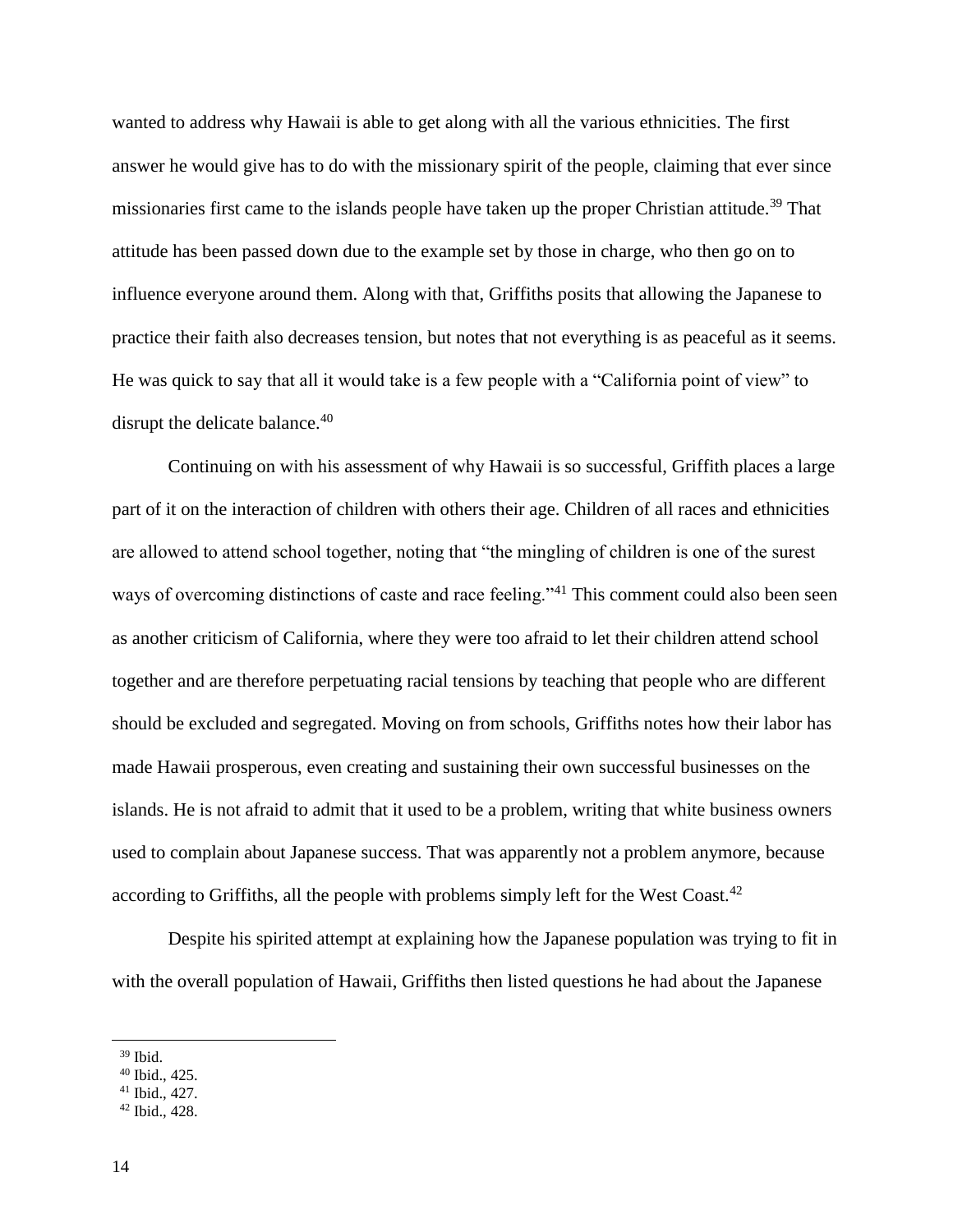people. Noted right away was the fact that more Japanese people were buying land, and this was becoming a problem for white people in the sense that they did not want Japanese neighbors. This led to some people buying the land next to them in order to avoid a Japanese person possibly purchasing it.<sup>43</sup> There was also a worry that Japanese people were becoming too educated, and that soon they would be competing with white people in areas that had previously been uncontested.<sup>44</sup> One problem listed by Griffiths truly highlights the double standard with which Japanese people were judged. In terms of voting, people had begun to be concerned with Japanese people who were eligible to vote but had chosen not too, seeing this a declaration of loyalty to Japan.<sup>45</sup> Standing in complete juxtaposition to that belief was the fear that all Japanese able to register will, so when they vote "they will hold the balance of power."<sup>46</sup> Not only was it impossible for the Japanese person to please the U.S. citizen in terms of voting, but it also displayed a clearly racist view that everybody of the same ethnic background thinks the same.

It is exactly that type of thinking that the person of Japanese descent was facing as they navigated life in Hawaii in the early 1900's. Those who lived in Hawaii liked to see themselves as racially tolerable people, and in a sense they were, as seen by their ability to integrate schools and allow differences of religions. Especially when compared to California, which was unable to successfully integrate Japanese people into their society and eventually resorted to simply blocking immigration, the islands seemed to be the ideal place. But while Hawaii protested the new immigration laws, and though they were accepting of the Japanese presence in Hawaii, the white population in particular had yet to acquiesce to the shift of the Japanese as the majority population. This was clearly seen in their fear of the voting majority, which makes it unfair to the

<sup>43</sup> Ibid., 431.

<sup>44</sup> ibid., 434.

 $45$  Ibid., 436.

 $46$  Ibid.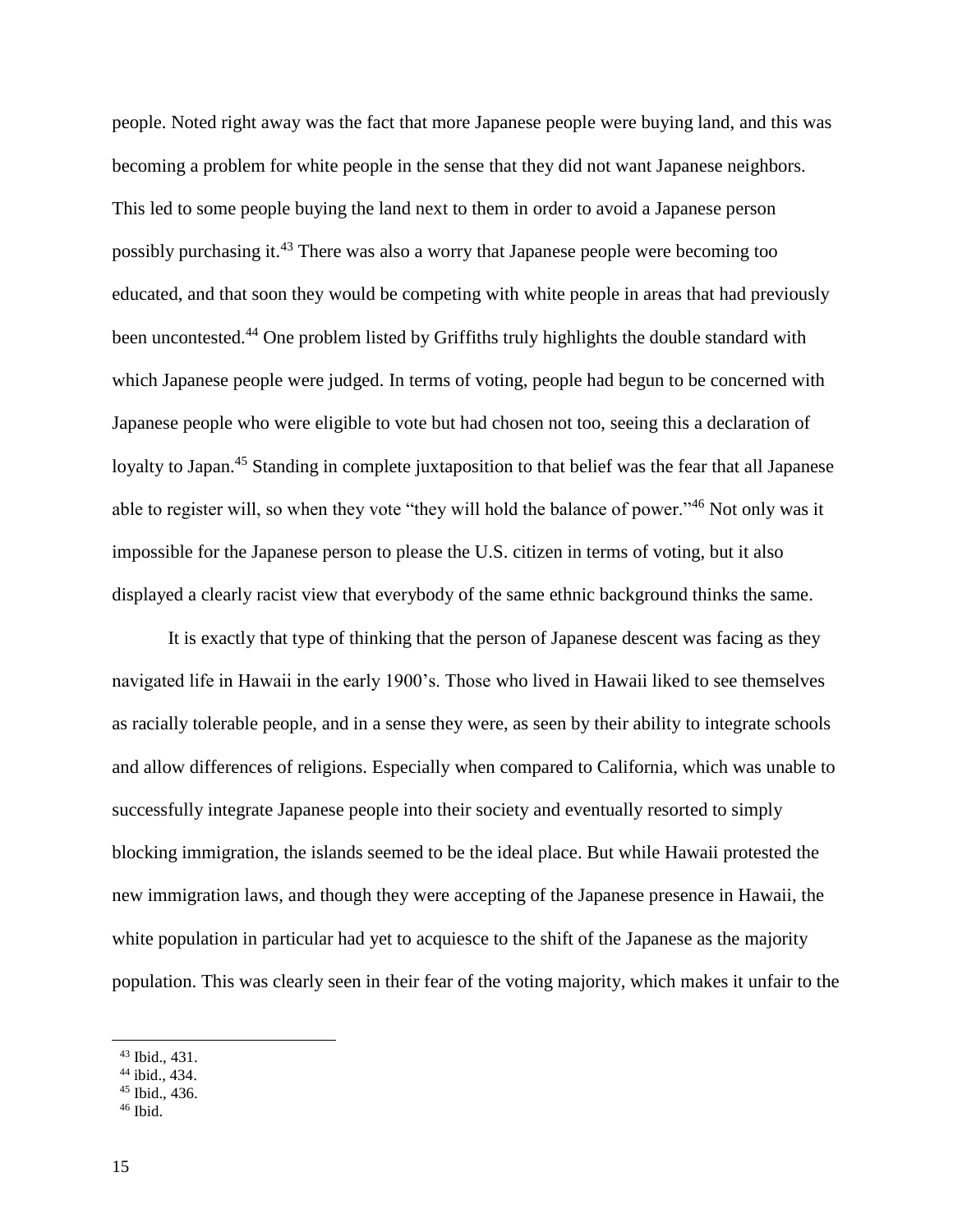Japanese person who is either questioned about their loyalty or feared for the power they hold by participating in their rights. So while it should be noted that the Japanese population in Hawaii was tolerated to a level of praise, that does not mean that they were accepted or understood.

A quote that encapsulates this idea comes from William C. Smith, a sociologist that studied the relationship between Asians and white people on the Pacific Coast, who was writing about the minority groups in Hawaii during the war in 1942. Smith mentioned that those who visited from the Mainland, particularly from areas that were heavily segregated, were always quick to note the supposed peace amongst all the peoples. What they were not witnessing was the blatant and outright rejection of interracial mingling typical of most areas on the Mainland, and as a result felt that everything in Hawaii was "beautifully idyllic."<sup>47</sup> As Smith noted, however, "when [discrimination] does not appear on the surface in the familiar forms" people would like to believe that "in Hawaii there is neither prejudice nor discrimination."<sup>48</sup> Hawaii, though certainly not at the level of the Mainland, still possessed problems. The plantations were not always the best place for a Japanese immigrant to find a secure and safe job, and many people still felt threatened by the thought of the immigrants expressing themselves as either American citizens or Japanese nationals.

This underlying fear became realized after the bombing of Pearl Harbor on December 7, 1941. After the direct attack by the Japanese military, Hawaii was swiftly put under martial law, which removed the right of civilian authority. Ken Takemoto, who happened to be a *Nisei* and sophomore in college at the University of Hawaii, recalled the times as troubling.<sup>49</sup> Though he

 $\overline{a}$ 

<sup>47</sup> William C. Smith, "Minority Groups in Hawaii," *The Annals of the American Academy of Political and Social Science* 223, (1942): 40.

<sup>48</sup> Ibid.

<sup>49</sup> Paul Howard Takemoto, *Nisei Memories: My Parents Talk About the War Years* (Seattle: University of Washington Press, 2006), 26. The word *Nisei* refers to a second generation Japanese American citizen.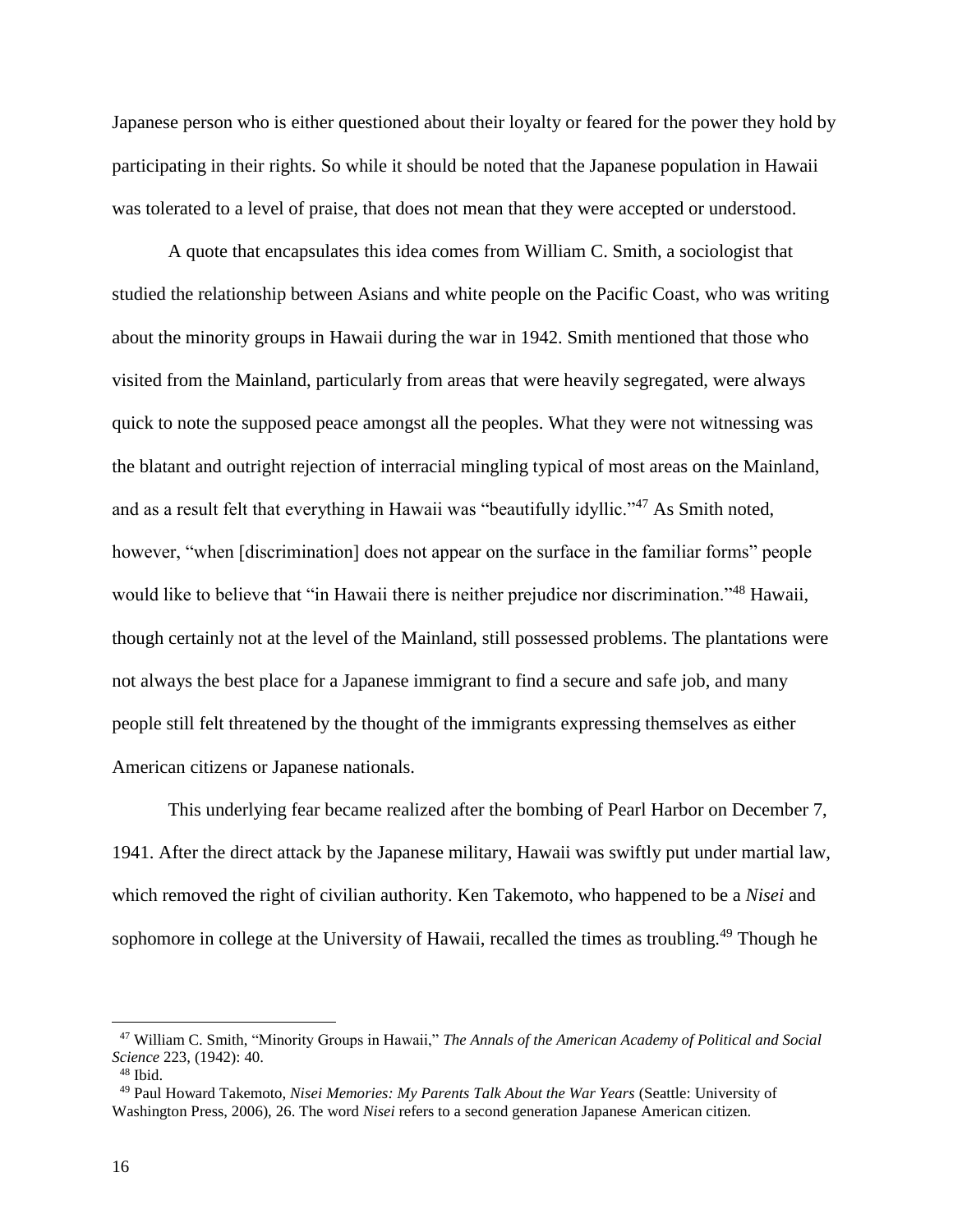noted that the government could not remove the entire Japanese population because it would take away one third of the entire island's population and workforce, Takemoto understood that there was still fear to be found in the unknown reactions of the public. These fears did not go unfounded, either, as his own father was taken in for questioning in the days following the bombing. Even though he was released shortly after, his family had not been informed where he was going or how long he would be gone. Despite this distrust from the government, Takemoto and his fellow Japanese American friends felt the need to prove themselves, and following a recommendation, petitioned the U.S. army to be allowed to "do something positive."<sup>50</sup> The group of men were admitted and formed a group called the Varsity Victory Volunteers, also referred to as the "Triple V."<sup>51</sup> As Takemoto goes on to tell his story, he makes it clear that he does not remember any discrimination from the white troops with which Triple V would interact. With the initial fear of the bombing fading, it was becoming clear that there was a distinct difference between the Japanese who attacked and the Japanese who had been born and raised in an American Territory.

For those that were not born on the Hawaiian Islands, however, the experience immediately after the bombing is different. Ken Takemoto shared a bit of what it was like for an *Issei* while telling his own story, but one of the most illuminating accounts of what it was like comes from Yasutaro Soga.<sup>52</sup> Having already told the story of how Soga found his way to Hawaii and set up a life, his story picks up again as Japan attacks the harbor. The morning began quietly, and when his friend called to tell him the news of the attack, Soga was in disbelief. Originally wanting to believe that it was simply a training exercise, it took seeing the fighting

<sup>50</sup> Ibid., 27.

 $51$  Ibid.

<sup>52</sup> The word *Issei* refers to a first generation Japanese immigrant.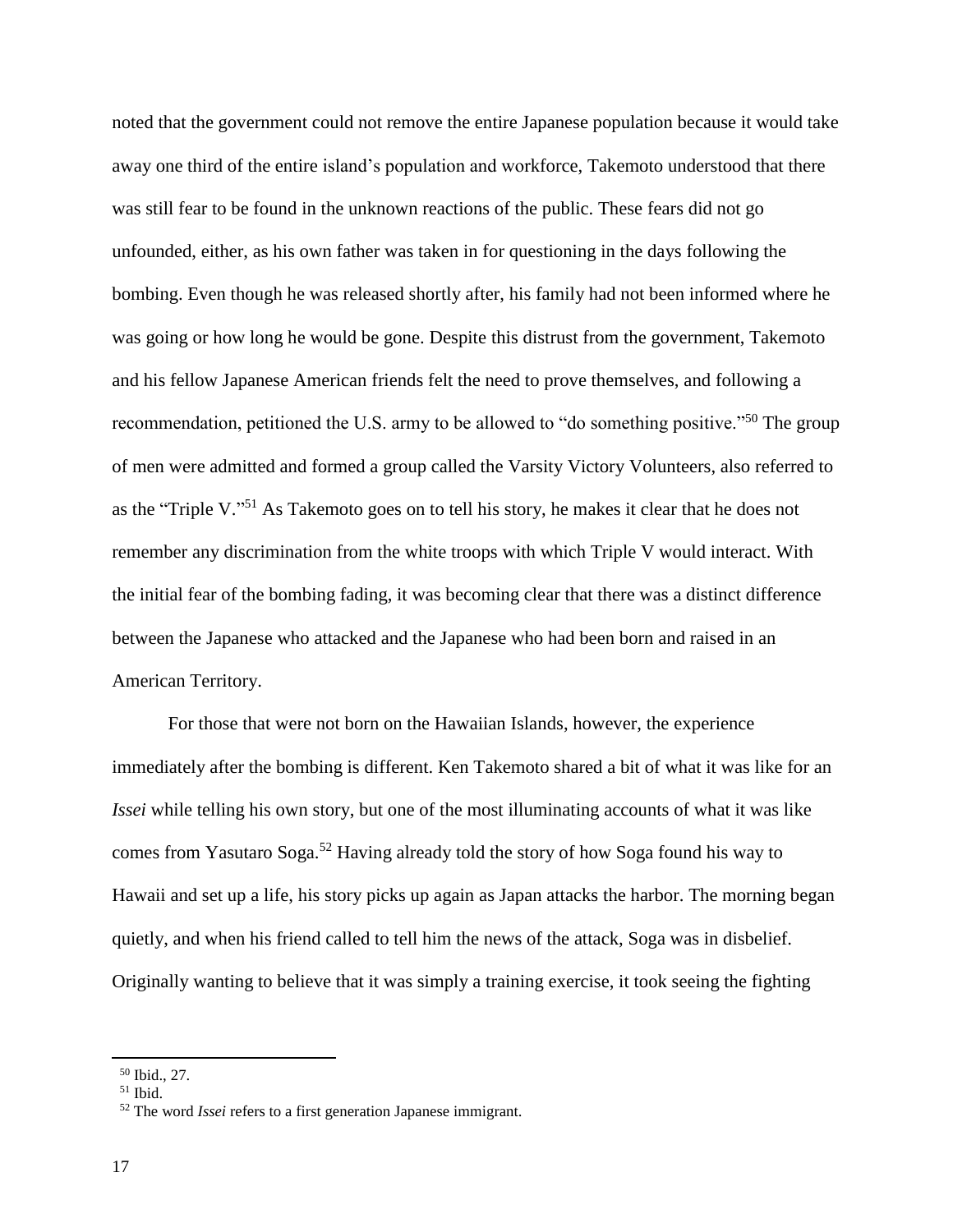himself from a veranda for it become real. From that point on, Soga was concerned only with getting news of the attack, and as he listened on the radio, he heard that the enemy planes bore the emblem of a Rising Sun. It was at that time Soga "had a premonition that something was going to happen" to him, and so he dressed in a way that he could leave at any time.<sup>53</sup>

Soga was not wrong to feel this type of anticipation after the attack. Tensions had been rising between Japan and the United States for the past year, and it just so happened that they peaked with the bombing in Hawaii. The U.S. government had already been keeping track of the Japanese immigrants they deemed suspicious, and as a prominent figure within the community as someone who produced news in Japanese, Soga was on the list. Those that were considered immediate threats to the safety of the Islands were brought in, and Soga himself was arrested by three military policemen on the night of December 7, 1941. <sup>54</sup> Multiple other men were arrested at the same time as him, and all were taken to the Immigration Office. Once there, the men were searched and relieved of most items except for their wristwatches, pens, and handkerchiefs. Soga noted that the moment he was shoved into his room for the night, he was meet with "rank and sultry air."<sup>55</sup> Soon he discovered that the room was to be shared by ever Japanese man that had been picked up that day, many of whom he actually knew and interacted with regularly. One man, he noted, was Dr. Tokue Takahashi, who was not only a doctor on the island but also the elder brother of Vice Admiral Ibo Takahasi of the Japanese navy.

What is made clear from Soga's story of his arrest is the attitude the government was taking towards what they perceived to be a threat in terms of the Japanese population. Though it was based on ethnicity, the arrests were systematic and preplanned to bring in those that

<sup>53</sup> Soga, *Life Behind Barbed Wire*, 24.

 $<sup>54</sup>$  Ibid.,  $25.$ </sup>

<sup>55</sup> Ibid., 26.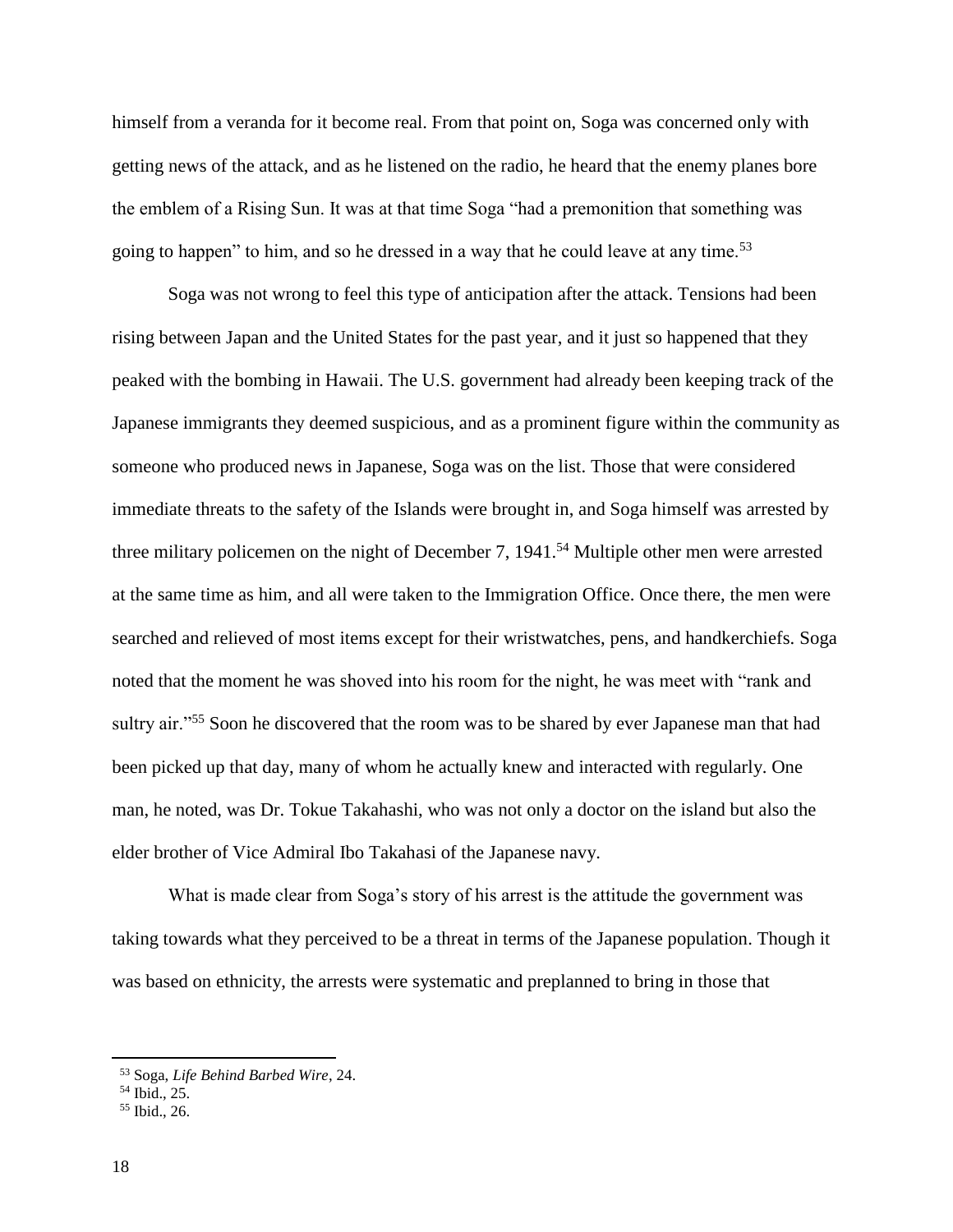possessed the most immediate danger. Issei (such as Ken Takemoto's father) and Soga were immigrants from Japan, and therefore it could be reasonably hypothesized that they might still possess connections to people living there. After being further interviewed, people still considered a threat remained detained, while others such as Takemoto's father were allowed to go free. From a civilian perspective, however, the story seems to be different. A man by the name of Dr. Blake Clark was a professor at University of Hawaii and on the Islands at the time of the bombing, and as he recalls, there was not a doubt among most civilians that the Japanese living in Hawaii could be trusted. He noted that multiple people have asked what Hawaii plans to do with Japanese Americans, and while it has been seen what the government intended to do, the public's idea was slightly different.

Advocating for the fair treatment of the Japanese, Clark speaks of civilian sentiment on the Islands by fighting back against the idea that there were spies amongst the Japanese, and that as a precaution, all of them would need to be moved to a secure location. His efforts to argue against this centers around the fact it was not even necessary for there to be spies in order to find Pearl Harbor and plan the attack. The harbor, he says, had been within public view for years, and it could have been easy for Japanese consuls, not immigrants or citizens, to pass along information. Clark also pointed out that it can be found on any map, and the fact that battleships are quite large would make them easy to spot and target.<sup>56</sup> Along with promoting these ideas of Japanese American loyalty, Clark then questioned what the United States would even gain from interning them. Based on what he has observed throughout his time living in Hawaii, Clark believed that those that have come to the territory believe in democracy and want to fight for it, and they will continue to raise families that believe the same. As he ends his piece, Clark notes

<sup>56</sup> Thomas Blake Clark, "The Japanese in Hawaii," *New Republic* 107, (Sep. 1942): 308.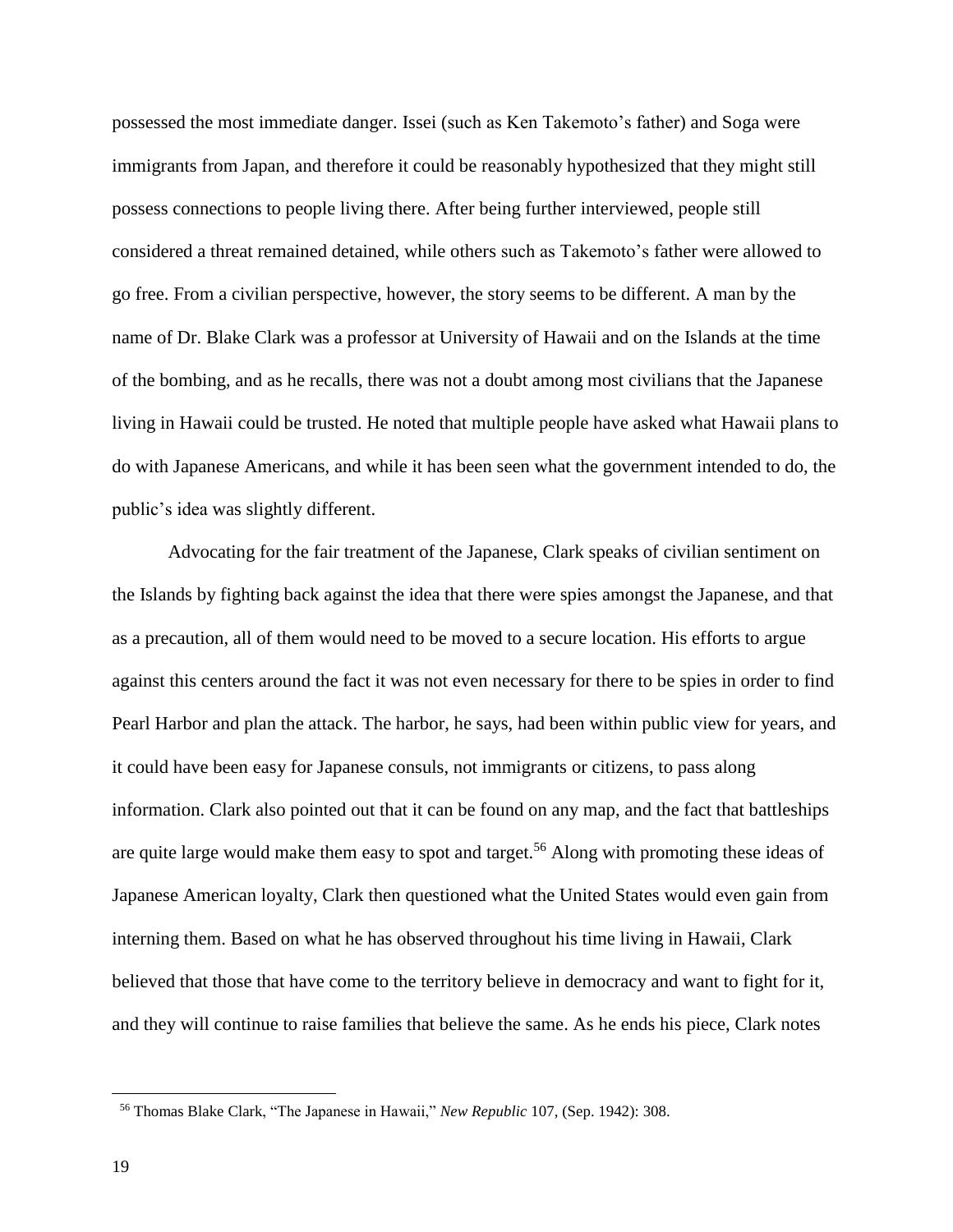that to turn against them and to believe they had anything to do with the attack would "abandon them to fascist propaganda and rob them of the incentive to resist fascist ideas."<sup>57</sup> Having been published in *The New Republic*, Clark was speaking out to American public about ideals he gained through his time in Hawaii. Having witnessed first-hand the relationships and community between the Japanese and other populations, Clark had a solid base with which to state the claim for tolerance and acceptance. The government was quick to move against the community leaders and first generation immigrants, but that does not mean that the general public of Hawaii also felt the same.

Back on the Mainland, Japanese Americans had begun to face scrutiny, especially those who had been living on the West Coast. In contrast to Ken Takemoto's story, Alice Imamoto told how the experience of the Mainland was vastly different to that of the Hawaiian Islands. Eventually going on to meet and marry Takemoto, Imamoto told her story along with him as their son recorded their experiences in an oral history. As their story is told side by side, there are some similarities, but for the most part, Imamoto's story is full of a type of fear and uncertainty that was not as wide spread on the Islands. Though she mentioned how she felt safe at school due to the support of her principle, Ralph Burnight, there was still an ominous sense that something was going to happen.<sup>58</sup> Eventually something did happen in the form of Executive Order 9066, which called for the removal of Japanese Americans from the West Coast. Having been issued February 19, 1942, it did not directly affect Imamoto's family until March 13.<sup>59</sup>

On that day, March 13, 1942, the FBI came to take both Imamoto's mother and father, while also taking what they had believed to be evidence against their loyalty to the United States.

<sup>57</sup> Ibid., 310.

<sup>58</sup> Takemoto, *Nisei Memories*, 37.

<sup>59</sup> Ibid., 38-9.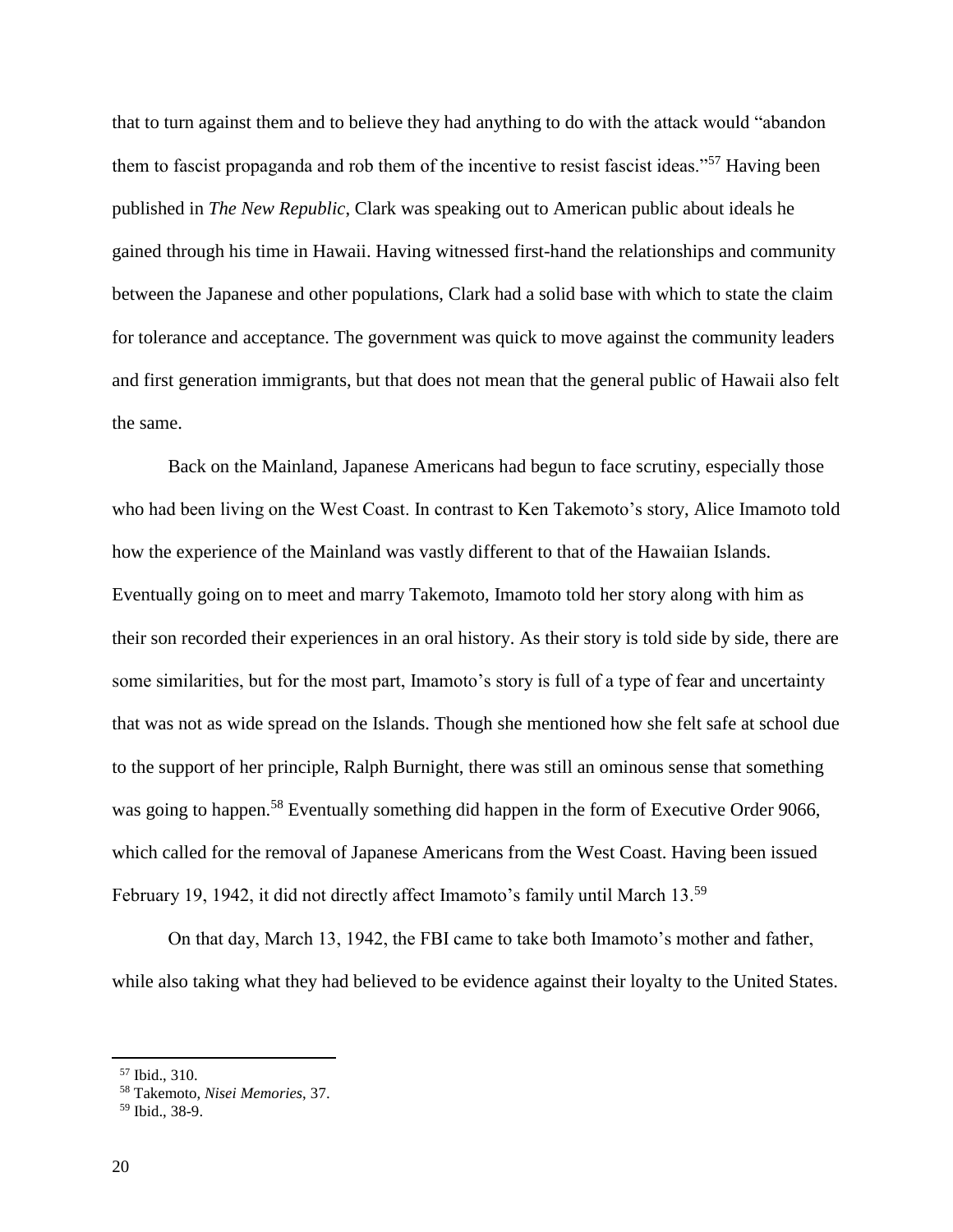Her father had been a principle at a local Japanese school in Norwalk, California, so that evidence included books in Japanese that he had used to teach. With her parents arrested, Imamoto and her sisters were forced to take care of themselves as they tried to navigate their lives amongst the rising tensions. For Japanese residents only, they could not go farther than five miles in any direction from six in the morning to eight at night. The rest of the time they were prohibited from even leaving their houses.<sup>60</sup> Eventually, Imamoto and her sisters were removed from their home, being notified only through signs posted throughout the neighborhood. Stating that "all Japanese persons…will be evacuated," the posters were there to let the girls know that they had to sell all their belongings or give them away to friends who would watch over them while they were moved to a "reception center."<sup>61</sup> The night before they were moved to the center, Imamoto recalled that they were constantly receiving threatening calls that were telling them to leave.

The types of fear and uncertainty experienced by the Imamoto family were indicative of what the Japanese population within the nation at large was feeling. In the days following the attack on Pearl Harbor and declaration of war against Japan, tensions escalated to the point of violence. *The Los Angeles Times* actually reported on December 9, 1941—two days after the bombing—that a Japanese man was beaten on a New York street by a group of men, one of them even supposedly saying, "Why don't you go where you belong?" (See Figure 1).<sup>62</sup> With panic spreading among the American citizens, both Japanese and non-Japanese, printing articles such as this could have only further frayed the relationship. Imamoto's story speaks of fear on her end in terms of how people would react to her, and this article proves that she was within her rights

<sup>60</sup> Ibid., 43.

 $61$  Ibid., 75-6.

<sup>62</sup> "Japanese Attacked on New York Street," *The Los Angeles Times*, December 9, 1941, 20.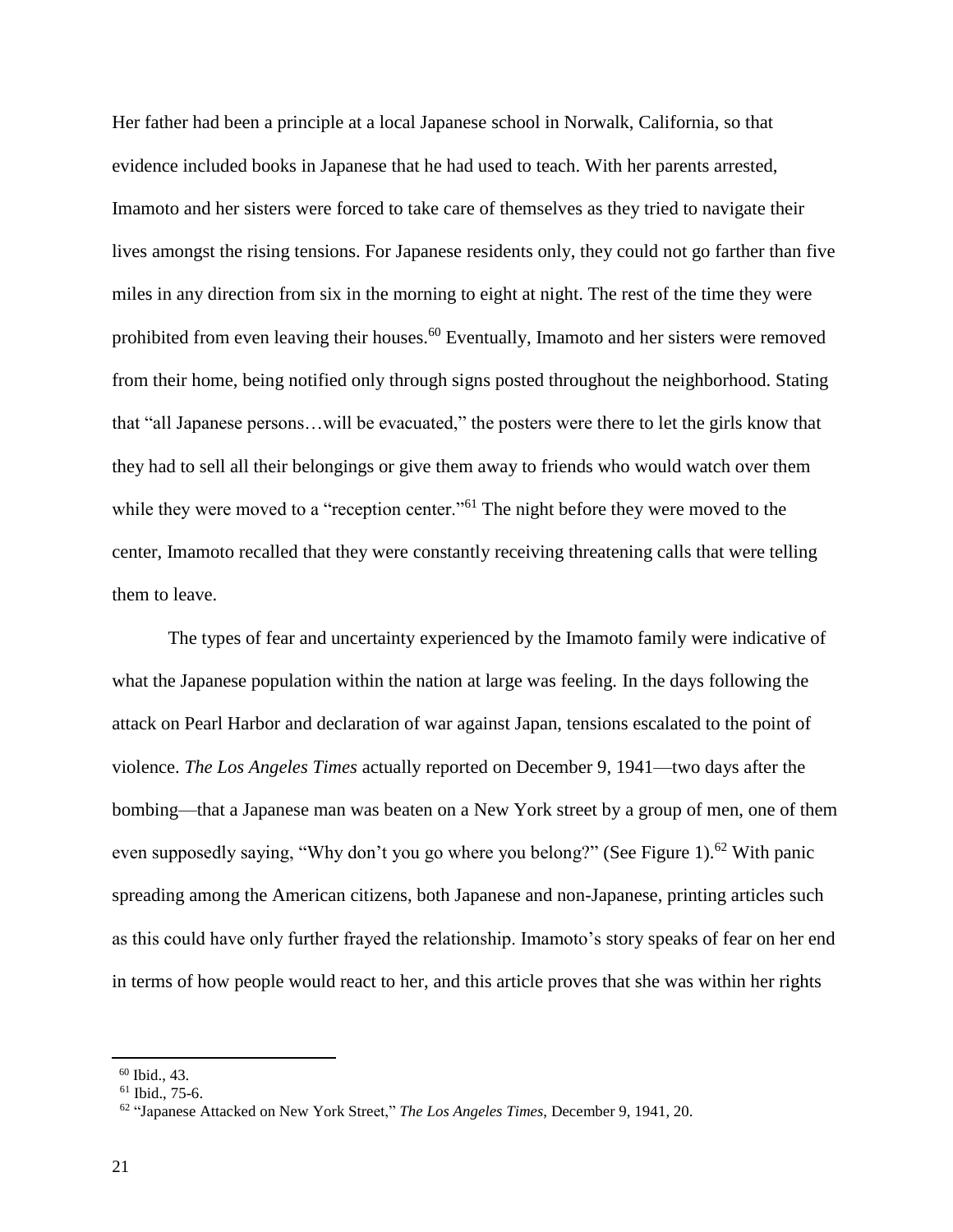to believe someone might hurt her. The article also shows the fear that drove the rest of the American population. The West Coast was supposedly the area that had been facing the largest threat, yet across the country in New York were men taking out their anxieties about the rapidly imploding political situation on a Japanese American.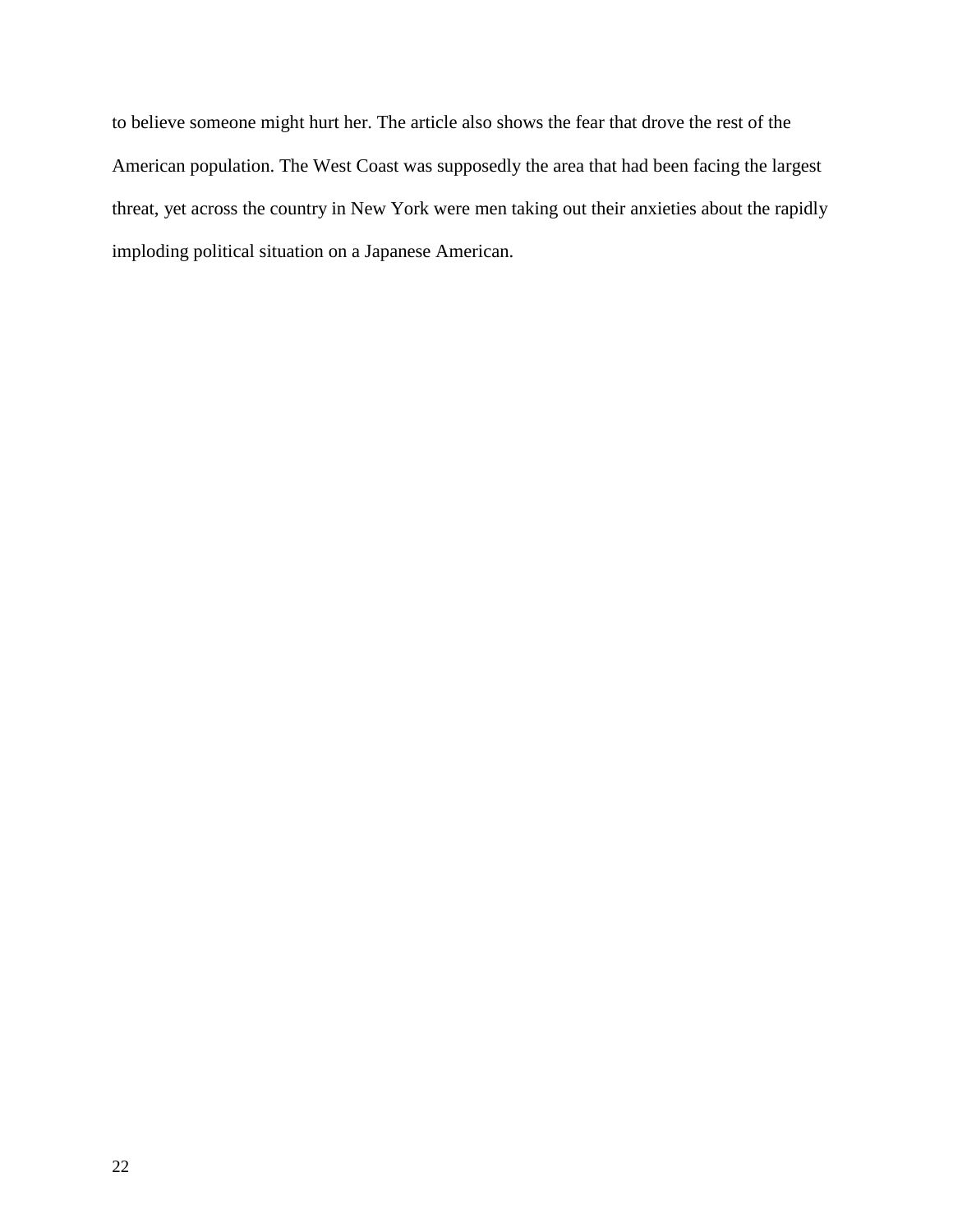# **Japanese Attacked** on New York Street

# **Beaten Nipponese Escapes in Hallway**

NEW YORK, Dec. 8, (P)-The first case of violence against a Japanese since that nation declared war against the United States was reported at 2:30 a.m. today by Teddy Hara, 42, who told police he had been assaulted by three unidentified men. The Japanese, severely beaten, said he was set upon in front of his West Side lodging house and escaped by hiding in a hallway and later taking a taxicab to Polyclinic Hospital, where he was reported in serious condition with a possible skull fracture and lacerations and contusions of the left eye, face and head.

"Why don't you go where you belong?" he quoted one of his assailants as saying before attacking him.

*Figure 1.* This article comes from the December 9, 1941 issue of *The Los Angeles Times*, page 20.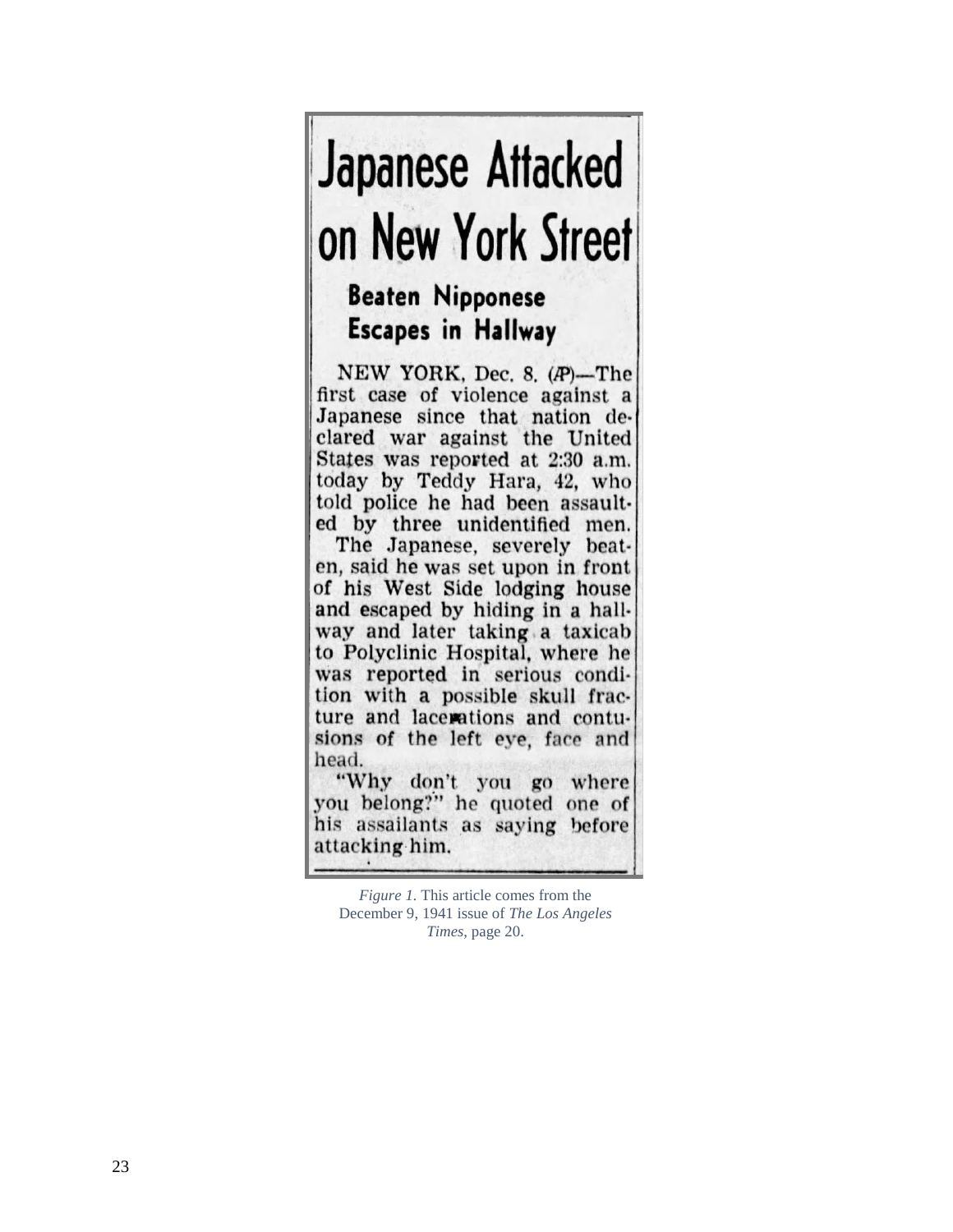Back on the Islands, there was obvious mistrust of Issei as seen in the stories previously discussed. In terms of violence or complete removal and arrest of whole families, Hawaii was able to avoid what the Mainland was facing. One would not know this, however, from the type of information being spread throughout California. Directly after the bombing, Hawaii was placed under martial law, and communication between the Islands and Mainland was severely limited. This led to misinformation being spread about the conditions of the people there, as well as contributing the villainous image being attributed to the Japanese.

One of the first pieces of information to be misconstrued was the idea that the Japanese population of the Islands would be moved to a secure area on a separate island (See Figure 2).<sup>63</sup> The information is pieced together with other, more factual points about martial law on in Hawaii, but blatantly states a lie. At no point were the residents of Hawaii told that part of the martial law being imposed would include the complete resettlement of the Japanese population. In fact, an article printed the very next day in a Honolulu newspaper states the regulations being imposed on Japanese citizens under the new martial law. Called the "Freeze Rules," it states that any Japanese not exclusively a citizen of the United States would have faced regulations regarding transactions of property (See Figure 3).<sup>64</sup> The article then goes on to state that "Japanese nationals…may continue to engage in their normal commercial and agricultural activities."<sup>65</sup> Without knowing what was happening in Hawaii, and without having access to newspaper articles like the one printed in the *Honolulu Star-Bulletin* newspaper, having *The San Francisco Examiner* print that Japanese in Hawaii were being rounded up and removed to one area would have given the people the idea of removal months before it would go into effect. This

<sup>63</sup> "Observer Tells of Honolulu Raid," *The San Francisco Examiner*, December 8, 1941, 13.

<sup>64</sup> "New 'Freeze' Rules For Japanese Here," *Honolulu Star-Bulletin*, December 9, 1941, 1.

 $65$  Ibid.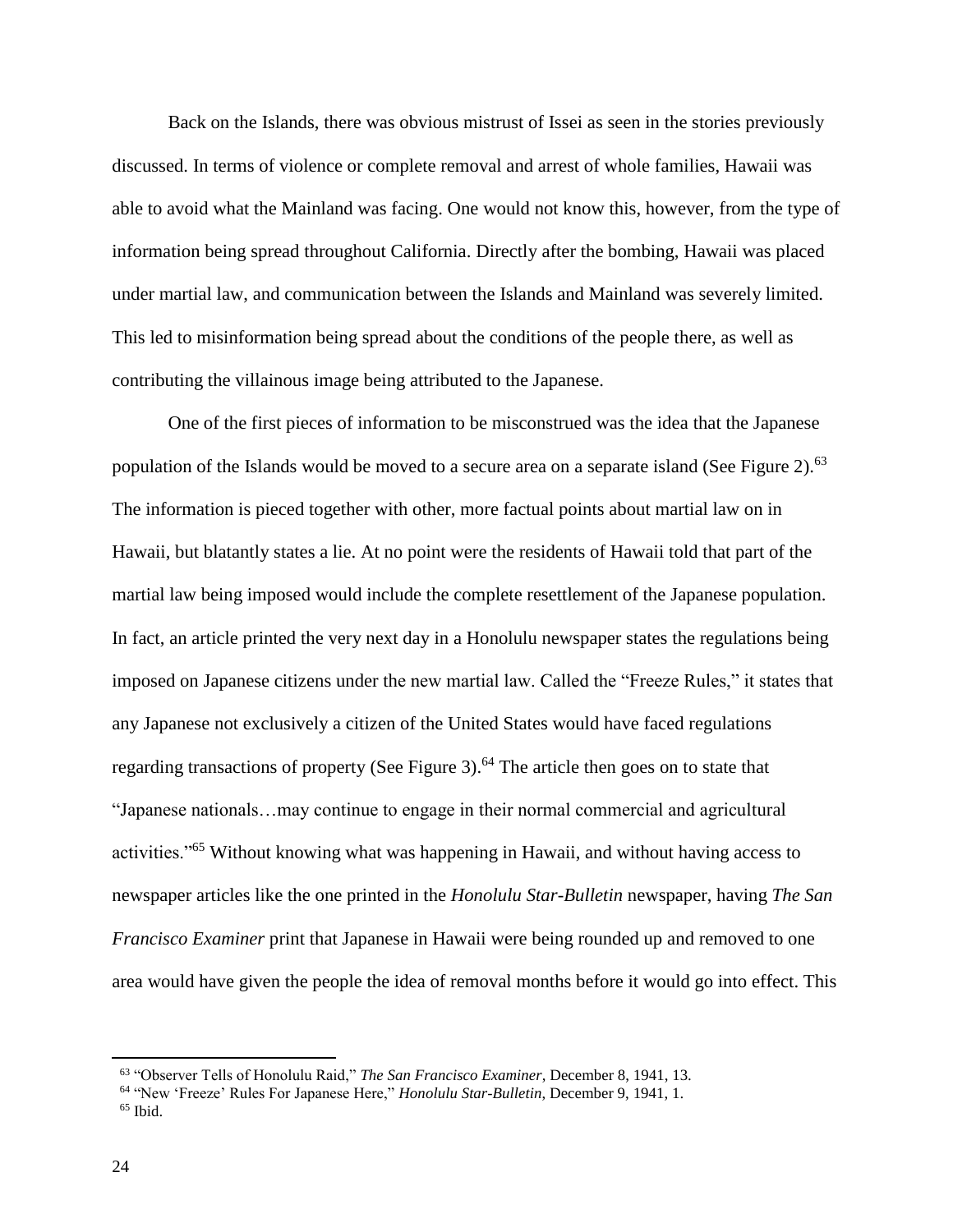could have easily escalated tensions as people called for the removal of Japanese, believing it already being done in Hawaii. With Hawaii then under martial law, there was no way to truly clarify what was going on, therefore allowing the misinformation to spread and promote dangerous ideas about what to do with the Japanese population.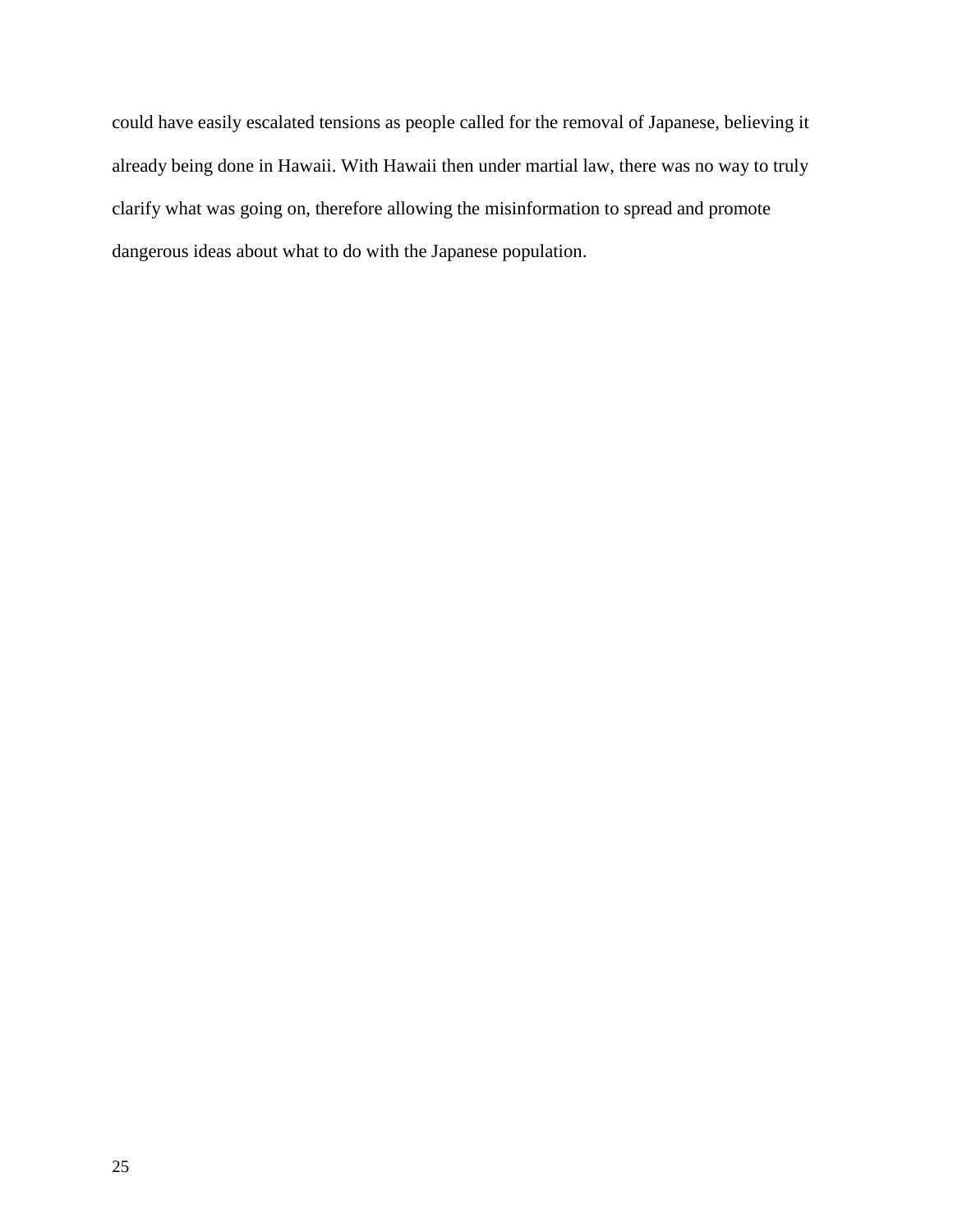Governor Poindexter lost no time in proclaiming a state of emergency throughout the Territory.

It was expected that the carefully laid plans for "M" Day, calling for full mobilization of Army, Navy, Marine and civilian defense forces would be placed in immediate operation.

Under the "M" Day plan, it is no secret that the heavy Japanese population would be concentrated in a single area. The Island of Molokai, lying athwart Oahu, has been designated the concentration point.

> *Figure 2.* This article comes from the December 8, 1941 issue of *The San Francisco Examiner*, page 13.



*Figure 3.* This article comes from the December 9, 1941 issue of the *Honolulu-Star Bulletin*, page 1.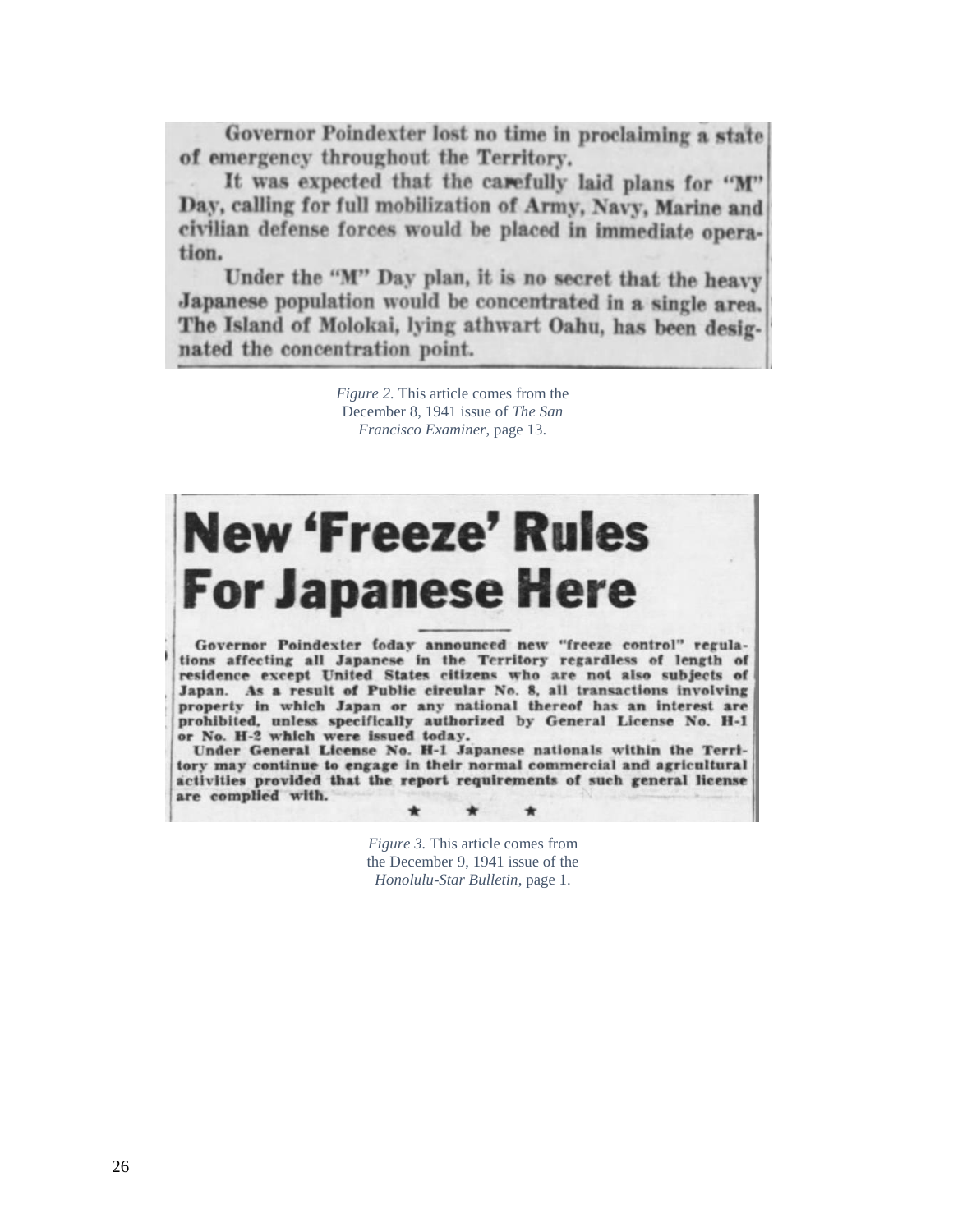Information was also being disseminated in the news that made people question the loyalty of Japanese living in America. Dr. Blake Clark, while advocating for the Japanese population living in Hawaii, also made sure to point out how information could have gotten back to the Mainland that would have made it hard for the Japanese population to be accepted. Citing the rumors that had begun to circulate after the bombing, Clark noted that many people on the Mainland felt the Japanese population in Hawaii had helped the attack to take place. One of the more popular rumors was that the Japanese Americans blocked a major highway and prevented medical and military personal from getting to the harbor. In Hawaii, hundreds of locals vouched for them and said that the road was free of all blockage, but due to the press on the Mainland, the story only seemed to gain momentum there.

In order to find out the veracity of the story told by the press, Clark went directly to the man who had told the tale. A navy captain who had happened to be at Pearl Harbor during the attack was asked if he had witnessed any confusion during that day. He noted that, while he was driving, he almost hit "a carload of Orientals…driving wildly."<sup>66</sup> After saying that, everything else mentioned fell by the wayside as the press spread the story of sabotage by Japanese living Hawaii. In fact, the captain went on to tell Clark that he was not even sure if they were Japanese at all, much less attempting to sabotage anything on the Islands. He concluded his discussion by claiming "he was sorry he had even mentioned the incident to the reporters."<sup>67</sup> Clark then mentioned he spoke with the chief agent of the FBI in Hawaii and was reassured that there was no chance that the Japanese living in Hawaii were the cause of any damage during or after the

<sup>66</sup> Clark, "Japanese in Hawaii," 309.

 $67$  Ibid.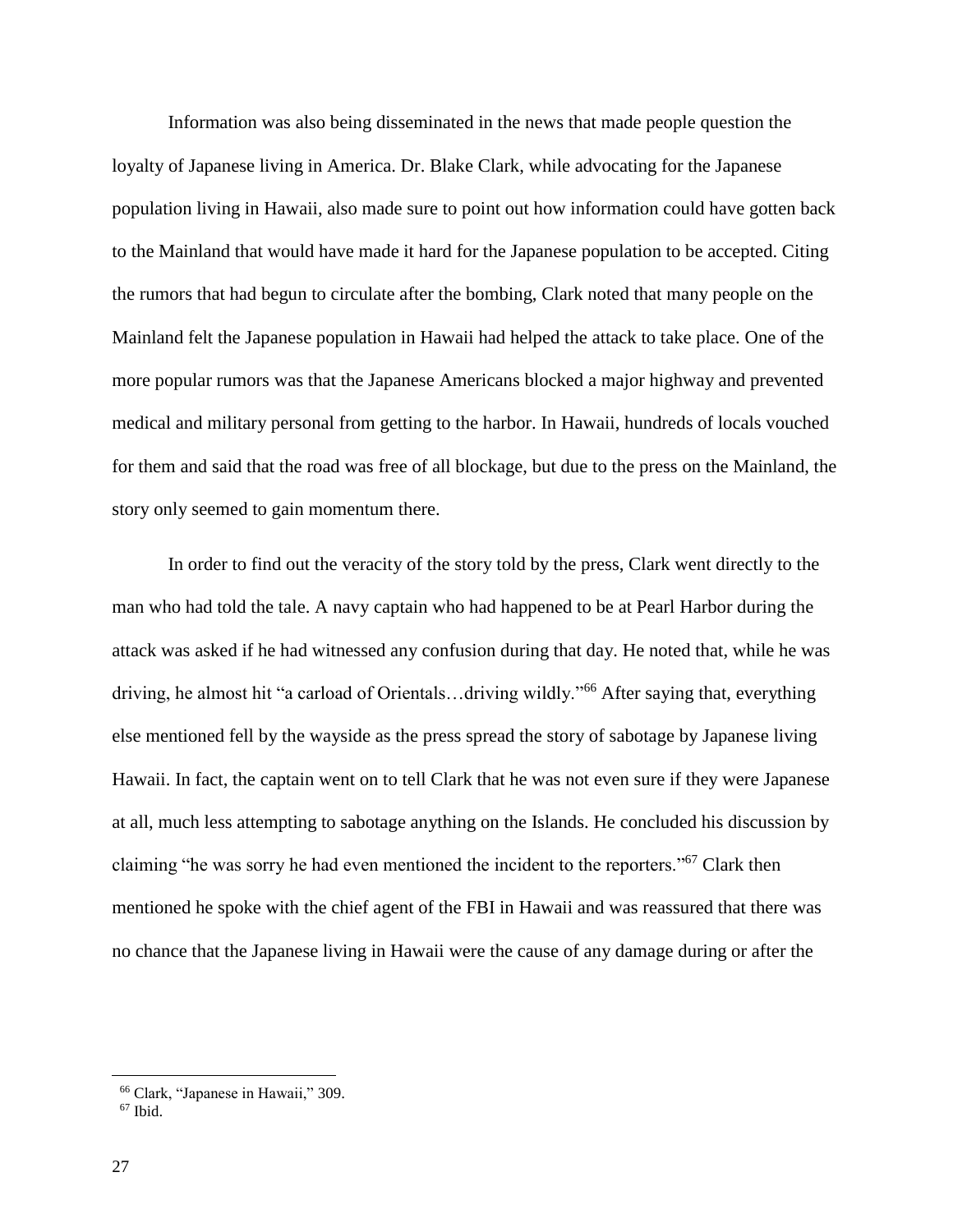bombing, further confirming the idea that what was being spread and believed on the Mainland was completely baseless and damaging in terms of reputation.

When examined in conjunction with the previous newspaper articles discussed, it is clear there is a pattern emerging in terms of reactions to the Japanese populations. From the articles that were from the Mainland, more specifically California, the Japanese population was not being looked upon favorably. Newspapers choose to focus on the violence and supposed removal of the population within the Hawaiian Islands thus making them outcasts. Little was being done to understand them and talk with them about what had happened, and instead the Japanese received disapproval from the rest of the country as they tried to distance themselves from the perceived enemy. Reporters then writing articles about attacks in the street does little to create any sympathy but does a lot to make people wonder if they also should have reason to fear passing a Japanese person in the street. Newspapers also brought about the casual discussion of the removal of the Japanese population in Hawaii, whether false or not, gives people the freedom to be okay with the idea of the same thing happening along the West Coast. At a time when it was crucial for the American population to come together and try to understand what was happening to the country, the citizens choose to let prejudices and false information dictate their decisions.

Those prejudices were fueled by the articles and then further inflamed by the rumors that were coming out of Hawaii. Based on what Clark was describing, it was widely feared and believed that the Japanese population in Hawaii had helped the attack to happen and would continue to do work for the Japanese military. While patently absurd to the thousands of citizens living in Hawaii who witnessed the attack and the panic that followed for themselves, those on the Mainland were relying on the press for what to believe. As stories were manipulated and then

28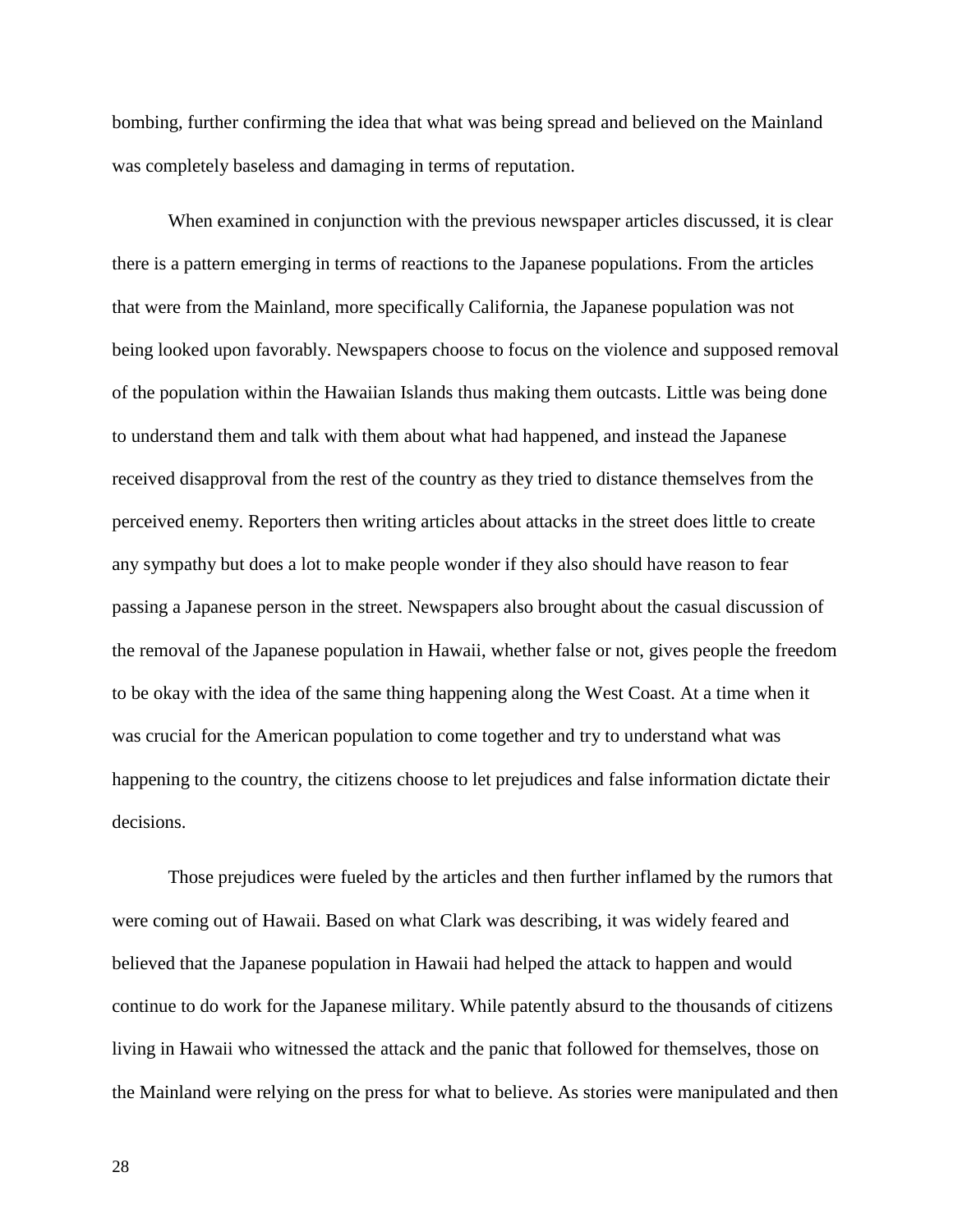spewed out at the general public, their fear of the unknown populace among only increased. No longer were the Japanese Americans seen as a small, mostly unwanted presence, but now they had taken on the persona of an evil villain that was out to get Americans no matter the cost. Blocking roads and directing Japanese aircraft to the harbor itself was just the beginning for those Americans that put faith in the stories and rumors they were hearing.

After a person understands what the populations of both Hawaii and the Mainland were hearing after the bombing, it can put into perspective the reactions people had to the arrests and internment of the Japanese. Personal accounts from Hawaii revealed that only men on prominence within the Japanese community were taken in for questioning, and even after that not all of them were held in detainment. For those that were placed into camps, there is still a discussion to be had about the legality and morality of it all, but the United States was not alone in their idea of rounding up and arresting those they deemed a threat. The *Honolulu Star-Bulletin*  reported on December  $8<sup>th</sup>$  and  $9<sup>th</sup>$  that Japanese nationals were being taken in throughout the Philippines, Mexico, Singapore, and Australia, which was similar in fashion to the United States' process. It should also be noted that Germans and Italians were also being arrested by the U.S. government, and while certainly not the extant the Japanese were, it could be debated the motivations of the United States to be a little more security focused that blatantly prejudiced.

What occurred throughout the West Coast was almost the opposite in terms of understanding what had actually happened and how to handle the growing unrest by the general public in regards to their skepticism of the Japanese population. The general populace in Hawaii had the benefit of being directly at the source of all the stories, and so they were able to move forward in their relationship with the Japanese. People on the West Coast already had their preconceived notions in relation to the Japanese, and those families such as the Imamtotos were

29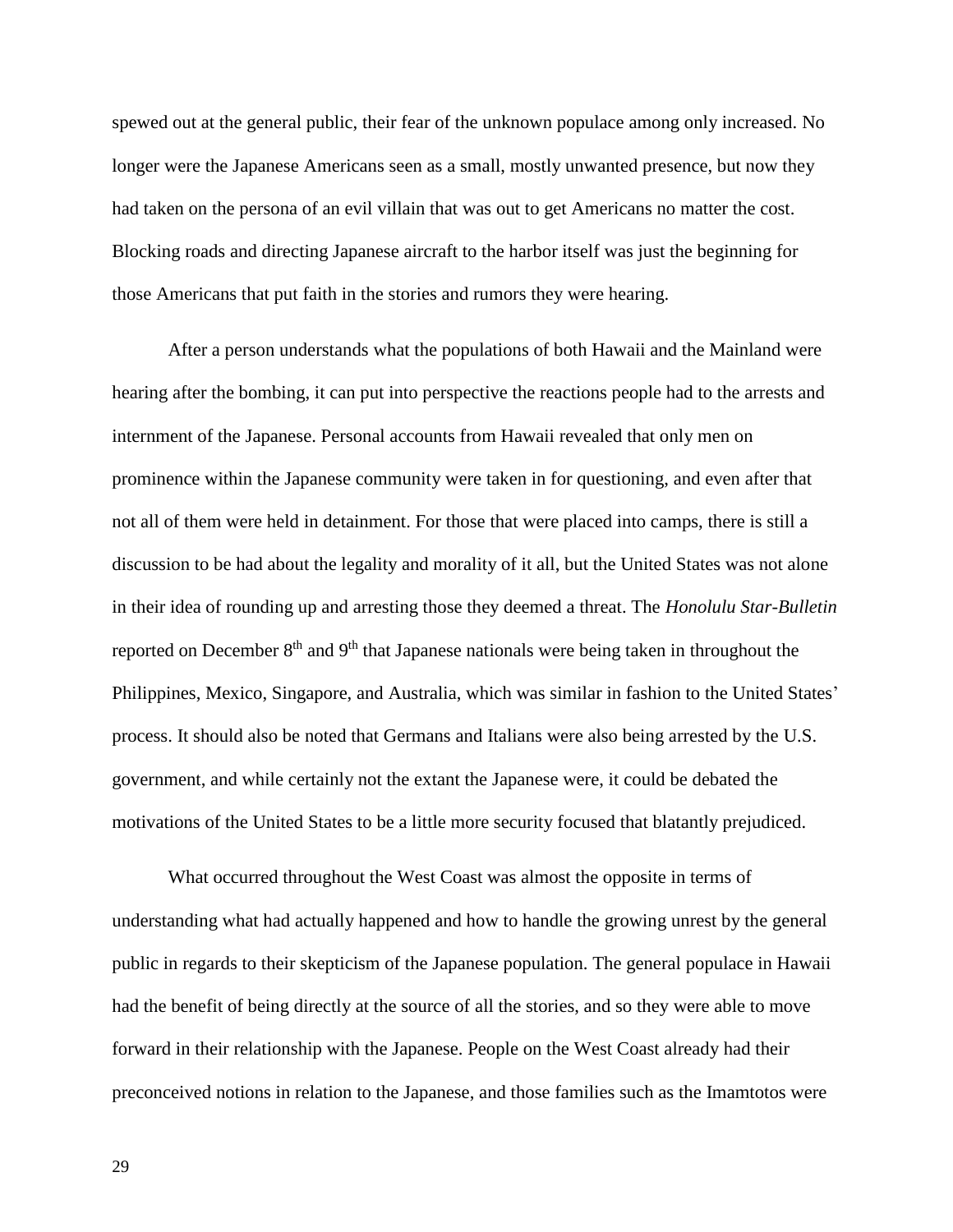forced to bear the brunt of their ignorance as the population was given no reason to trust the Japanese living as citizens. Threatening phone calls, sudden arrests, and relocations generally encapsulated their experiences as people along the West Coast called for the Japanese to be removed and "put...where they can't harm any one."<sup>68</sup> Fueled by the false stories and the belief that removal and internment was already happening in Hawaii, non-Japanese residents of the West Coast were not hesitant to make known their beliefs on what should be done with Japanese residents.

Once in the camps, it did not matter so much where they were. Camps on both the West Coast and the Islands were said to have unfavorable conditions as people were cramped together and given minimal supplies. People subsisted in these camps from the time of their arrest, which was either directly following the bombing or early 1942, and it was not until December 1944 that the executive order was rescinded. By that point, most internees had been in the camps for two years, and the rest of the American population had been separated from them as they formed their own opinions about the camps and the people that they held. Reintegration into society was then hampered as the former internees had to deal with what the people in Hawaii deemed their stigma. Since only a select portion of the Japanese population in Hawaii had been arrested and considered enough of a threat to be interred, it was believed that they must have actually been guilty of something.<sup>69</sup> Reactions such as this only compounded they intense feelings of betrayal that some of the former internees carried. Sam Nishumura was one of those arrested in Hawaii and further interred, and he noted to his granddaughter that he had been angry at the government for what they had done. When he came back to Hawaii, that anger then expanded as he realized

<sup>68</sup> "Japanese," *San Francisco Examiner*, Feb. 21, 1942, 10.

<sup>69</sup> Japanese Cultural Center of Hawaii. "The Untold Story: Internment of Japanese Americans in Hawai'i." YouTube video, 29:47. Posted [Jul 2014].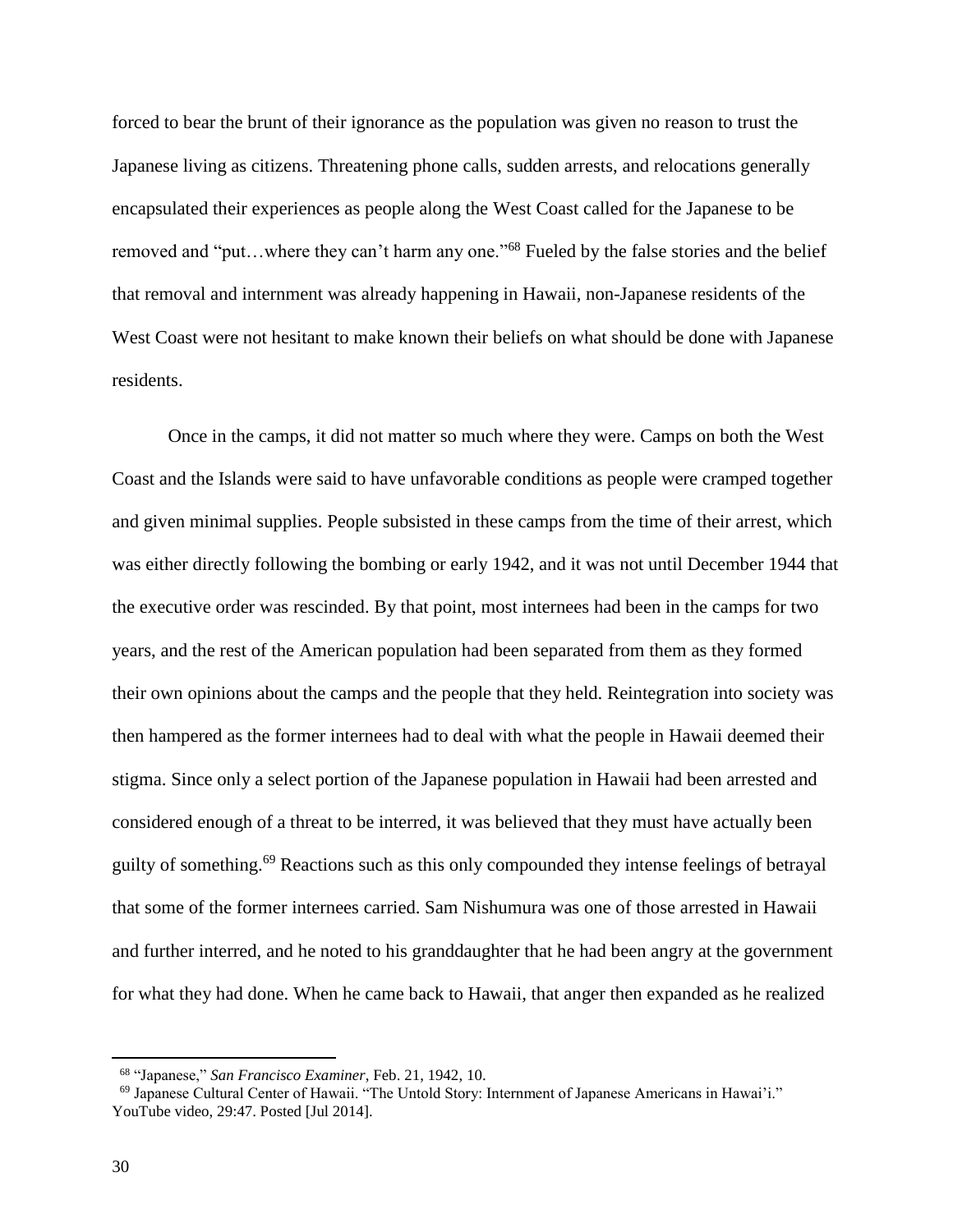his friends would only visit him at night so others would not see them going to his house.<sup>70</sup> Not only had the government taken two years of his freedom, but they had also inadvertently restricted his freedom after release as they made it hard for him to continue his life as it was before the war.

As with most aspects within the discussion of Japanese Internment Camps, there are differing opinions about what to feel and believe, and reintegration was no different. While some such as Nishumura felt anger that continued on throughout his life, others such as Harry Urata believed they would need to do something positive. An Issei from Hawaii, Urata had been taken in during the war, and after release, immediately decided that he had to do something for America.<sup>71</sup> Urata decided the best thing to do was teach Japanese to the U.S. Military Intelligence Service before returning to Hawaii where he became a music teacher for 53 years. This reaction by Urata seemed to encapsulate the feelings of the general Japanese populace after the war. The majority of them simply wanted to blend in with society and move forward with their lives rather than dwell on what had just happened. That feeling of simply getting back to how things were before was only amplified in 1952 when Issei were finally allowed to become legal citizens of the United State and naturalize. It was not until the 1970's that those affected by the Japanese Internment Camps began to fight for a formal acknowledgement and apology from the United States government regarding what happened during World War II.<sup>72</sup>

The story of Japanese internment in Hawaii had begun long before the first bomb was dropped on Pearl Harbor or before there were even growing tensions between the United States and Japan. It could be fairly stated that it was in 1868, with the first formal interaction between

<sup>70</sup> Ibid., 20:25.

<sup>71</sup> Ibid., 19:41.

<sup>72</sup> Ibid., 21:37.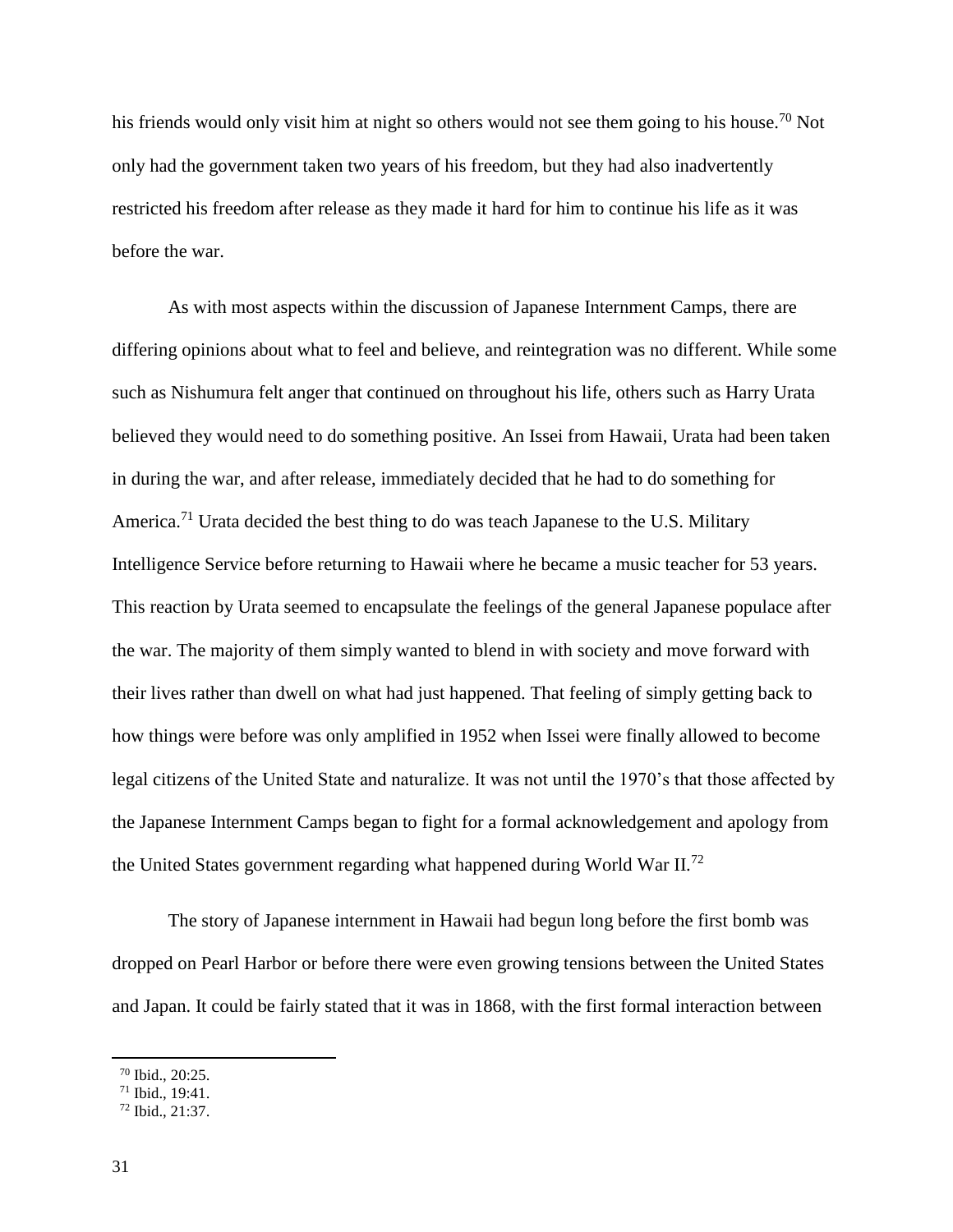Hawaii as an independent entity and Japan occurred. Workers were needed for sugar plantations on the islands, and the businessmen who owned them traveled to find them. Since that first interaction in 1868, the flow of immigrants to work on the plantations only grew, and as they worked to create better conditions for themselves and take advantage of the opportunities presented to them in the form of education and job opportunity, a community began to grow. This community had begun as simple plantation workers, but it ended up containing members of the business class as more men found that they could pursue an education and then become contributing members of the Hawaiian community at large. One of these men was Saiji Kimura, whose story showed how a man could have come over as a contract worker, but who then moved on to help form crucial parts of the Hawaiian economy, such as the Rice Refinery, which reduced the price of rice in Hawaii.

As the Japanese immigrants established a community amongst themselves and the wider Hawaiian population, more immigrants began to see it as an opportunity for themselves. Immigration continued to increase up until the ban in 1924, but by that point the Japanese population had already secured themselves a definitive place within the Island community. Their families continued to grow and interact with the other non-Japanese residents, cementing their relationships and pushing the Japanese population to the majority populace in Hawaii. This fact was important when it came to the government's decision of whether to inter the entire population of Japanese residents in Hawaii, or not. As seen, only a small fraction—about 2,000 out over 130,000—ended up being arrested and taken to camps for the duration of the war.

While from just looking at the basic facts, it could be argued that it was simple logistics that saved the Japanese population in Hawaii from facing the same fate as their counterparts on the West Coast. In order to get the point where it was logistically impossible, however, it must be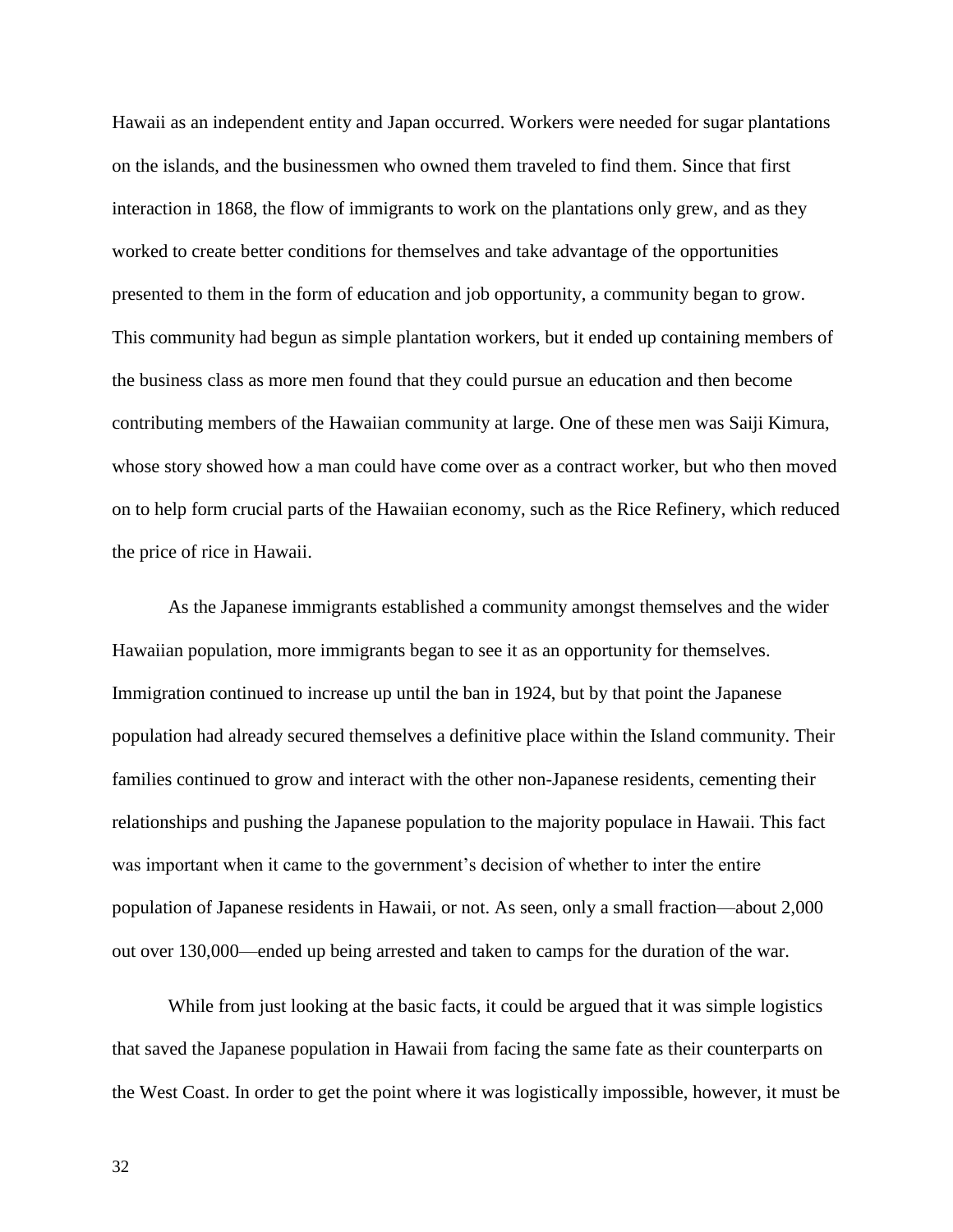recognized that immigration to Hawaii was less regulated and more encouraged than on the Mainland. Japanese immigrants were seen as valuable workers and eventually integral members of the community, while on the Mainland, any foreign person was seen as different and therefore should be feared. The Japanese population was never able to fully assimilate and find their place within the West Coast community as the Hawaiian Japanese did, and it resulted in a diminished population that were as outsiders. People then had no qualms about calling for the Japanese removal on the West Coast, but in Hawaii, the residents had become so accustomed to their Japanese neighbors that they felt no fear or need to see them sent away.

The complicated story of Japanese internment is a discussion often centered on the events that took place on the West Coast. While obviously integral to the telling of the treatment of Japanese residents during World War II, the West Coast was not the only area affected by the attacks inflicted by the Japanese military. Though small in number, the internees from Hawaii have a place in the larger story of the internment camps. By their inclusion, years of suffering and exclusion that the Japanese Americans faced during the war can only be reinforced, but the Japanese from Hawaii would also bring to light the story of life on Islands for those left behind. Those left on the Islands were representatives of the hard work and dedication their family put in to create a community on Hawaii, and they tell the story of how one group of people was able to overcome questions of loyalty and ability to come back stronger and more determined to succeed than before.